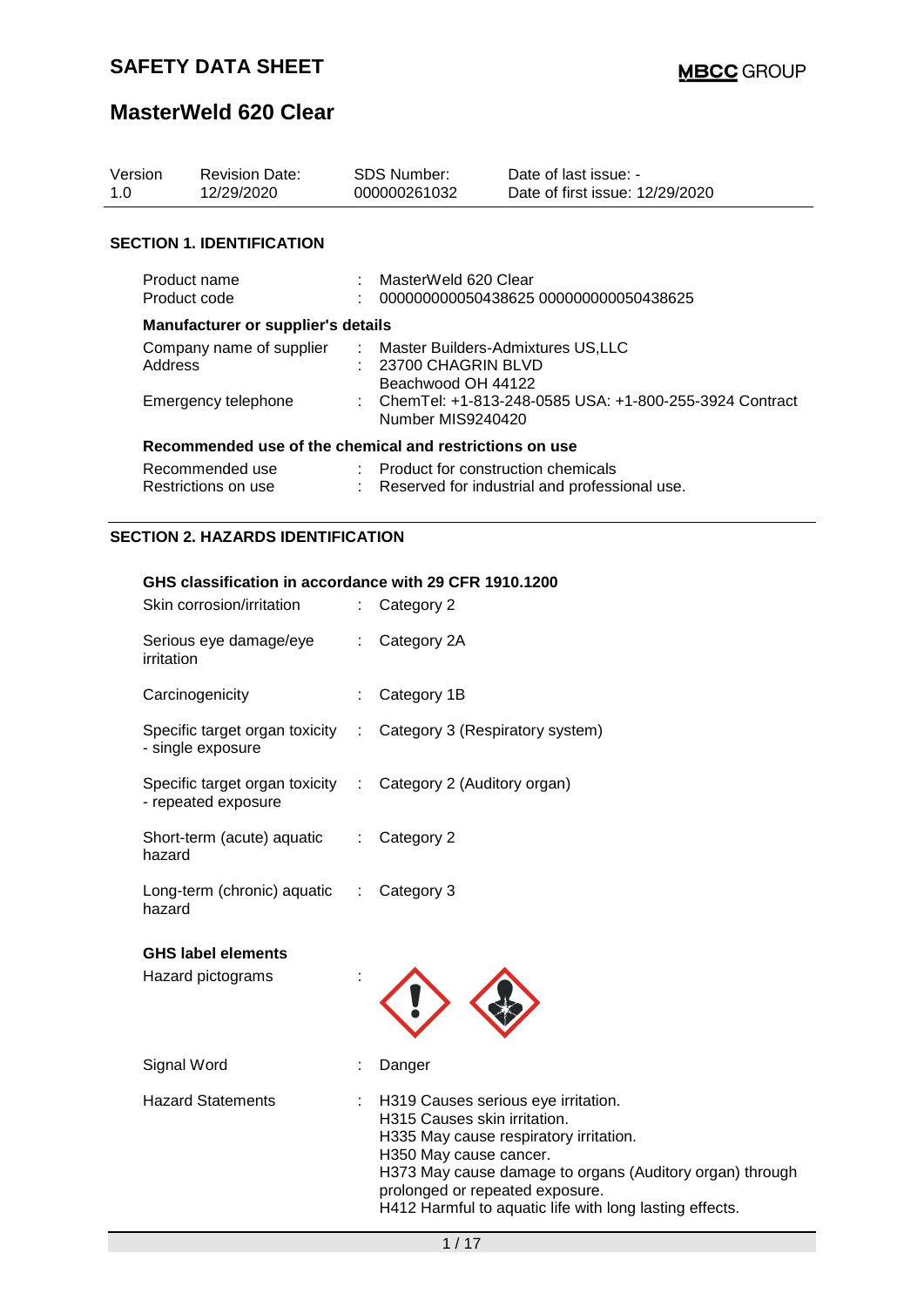## **SAFETY DATA SHEET**

## **MasterWeld 620 Clear**

| Version<br>1.0                  | <b>Revision Date:</b><br>12/29/2020 | <b>SDS Number:</b><br>000000261032                                                                                       | Date of last issue: -<br>Date of first issue: 12/29/2020                                                                                                                                                                                                                                                                                                                                                                                                                                                                                                                                                      |
|---------------------------------|-------------------------------------|--------------------------------------------------------------------------------------------------------------------------|---------------------------------------------------------------------------------------------------------------------------------------------------------------------------------------------------------------------------------------------------------------------------------------------------------------------------------------------------------------------------------------------------------------------------------------------------------------------------------------------------------------------------------------------------------------------------------------------------------------|
|                                 |                                     | H401 Toxic to aquatic life.                                                                                              |                                                                                                                                                                                                                                                                                                                                                                                                                                                                                                                                                                                                               |
| <b>Precautionary Statements</b> |                                     | ÷<br><b>Prevention:</b><br>face protection.<br>and understood.<br>handling.                                              | P280 Wear protective gloves/ protective clothing/ eye protection/<br>P201 Obtain special instructions before use.<br>P271 Use only outdoors or in a well-ventilated area.<br>P273 Avoid release to the environment.<br>P202 Do not handle until all safety precautions have been read<br>P260 Do not breathe dust or mist.<br>P264 Wash face, hands and any exposed skin thoroughly after                                                                                                                                                                                                                     |
|                                 |                                     | <b>Response:</b><br>to do. Continue rinsing.<br>and water.<br>tion.<br>or doctor/physician.<br>reuse.<br>CENTER/ doctor. | P305 + P351 + P338 IF IN EYES: Rinse cautiously with water<br>for several minutes. Remove contact lenses, if present and easy<br>P314 Get medical advice/ attention if you feel unwell.<br>P304 + P340 IF INHALED: Remove person to fresh air and<br>keep comfortable for breathing.<br>P303 + P352 IF ON SKIN (or hair): Wash with plenty of soap<br>P332 + P313 If skin irritation occurs: Get medical advice/atten-<br>P337 + P311 If eye irritation persists: Call a POISON CENTER<br>P362 + P364 Take off contaminated clothing and wash it before<br>P308 + P311 IF exposed or concerned: Call a POISON |
|                                 |                                     | Storage:<br>tightly closed.<br>P405 Store locked up.                                                                     | P403 + P233 Store in a well-ventilated place. Keep container                                                                                                                                                                                                                                                                                                                                                                                                                                                                                                                                                  |
|                                 |                                     | Disposal:<br>waste collection point.                                                                                     | P501 Dispose of contents/container to appropriate hazardous                                                                                                                                                                                                                                                                                                                                                                                                                                                                                                                                                   |
|                                 | <b>Other hazards</b><br>None known. |                                                                                                                          |                                                                                                                                                                                                                                                                                                                                                                                                                                                                                                                                                                                                               |

solvent(s)

### **Components**

| Chemical name                                      | ICAS-No.        | Concentration (% w/w) |
|----------------------------------------------------|-----------------|-----------------------|
| lethylbenzene                                      | $1100 - 41 - 4$ | $>= 10 - 15$          |
| xylene                                             | 1330-20-7       | $>= 15 - < 20$        |
| Silica, amorphous, fumed, cryst.-free  112945-52-5 |                 | $>= 3 - 5$            |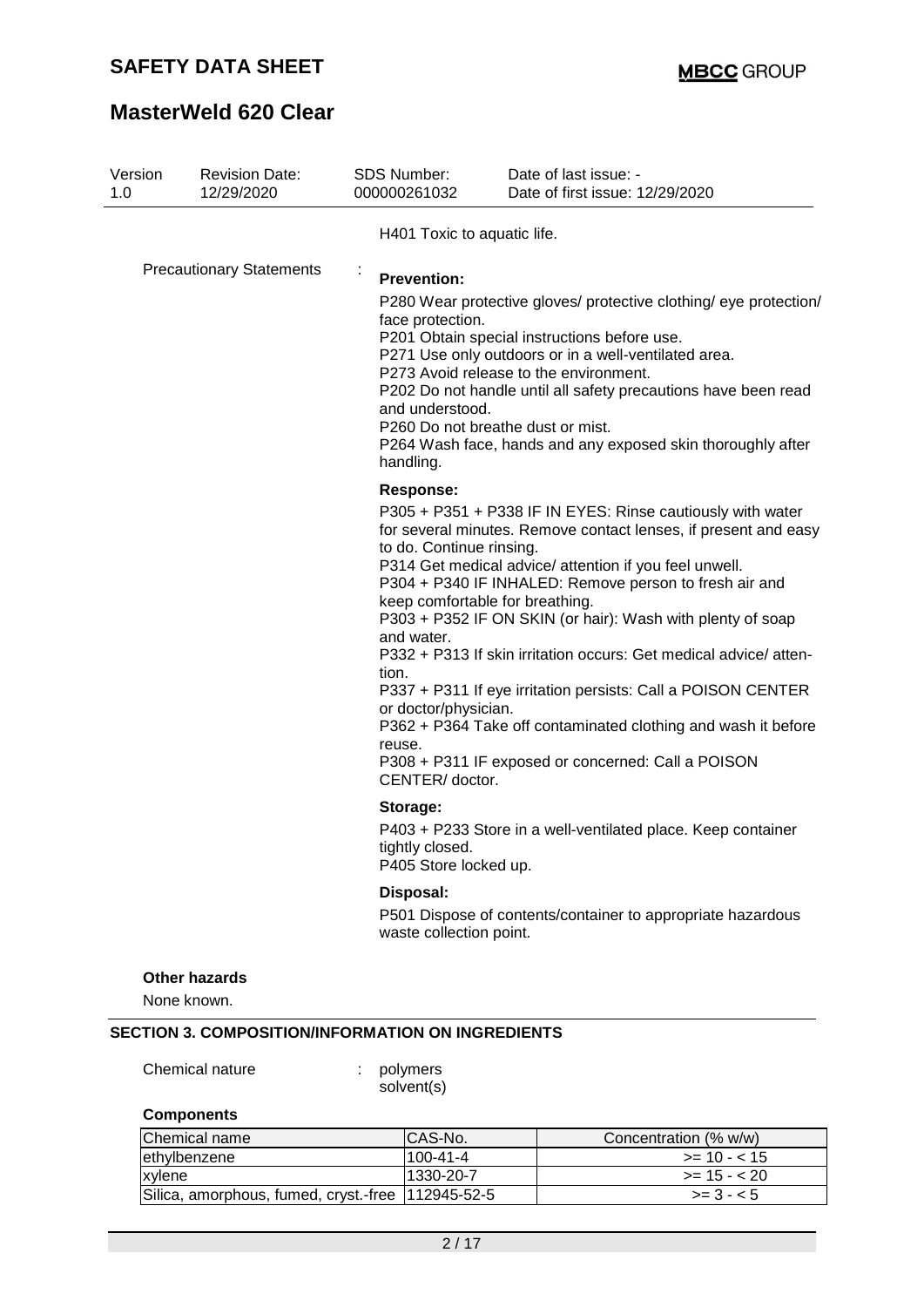| Version | <b>Revision Date:</b>                                                        | SDS Number:  | Date of last issue: -           |  |
|---------|------------------------------------------------------------------------------|--------------|---------------------------------|--|
|         | 12/29/2020                                                                   | 000000261032 | Date of first issue: 12/29/2020 |  |
|         |                                                                              |              |                                 |  |
|         | White mineral oil (petroleum)                                                | 8042-47-5    | $>= 1 - 3$                      |  |
|         | Distillates (petroleum), hydrotreated                                        | 64742-46-7   | $>= 1 - < 3$                    |  |
| middle  |                                                                              |              |                                 |  |
|         | Distillates (petroleum), hydrotreated                                        | 64742-47-8   | $>= 1 - 3$                      |  |
| light   |                                                                              |              |                                 |  |
|         | Distillates (petroleum), hydrotreated                                        | 64742-53-6   | $>= 1 - 3$                      |  |
|         | light naphthenic                                                             |              |                                 |  |
|         | Distillates (petroleum), hydrotreated                                        | 64742-54-7   | $>= 1 - 3$                      |  |
|         | heavy paraffinic; Baseoil - unspeci-                                         |              |                                 |  |
|         | fied; [A complex combination of hy-<br>drocarbons obtained by treating a     |              |                                 |  |
|         | petroleum fraction with hydrogen in                                          |              |                                 |  |
|         | the presence of a catalyst. It consists                                      |              |                                 |  |
|         | of hydrocarbons having carbon num-                                           |              |                                 |  |
|         | bers predominantly in the range of                                           |              |                                 |  |
|         | C20 through C50 and produces a                                               |              |                                 |  |
|         | finished oil of at least 100 SUS at                                          |              |                                 |  |
|         | 100oF (19cSt at 40 oC). It contains a                                        |              |                                 |  |
|         | relatively large proportion of saturat-                                      |              |                                 |  |
|         | ed hydrocarbons.]                                                            |              |                                 |  |
|         | Distillates (petroleum), hydrotreated                                        | 64742-55-8   | $>= 1 - < 3$                    |  |
|         | light paraffinic                                                             |              |                                 |  |
|         | Lubricating oils (petroleum), C20-50,                                        | 72623-85-9   | $>= 1 - 3$                      |  |
|         | hydrotreated neutral oil-based, high-                                        |              |                                 |  |
|         | viscosity; Baseoil - unspecified; [A                                         |              |                                 |  |
|         | complex combination of hydrocar-                                             |              |                                 |  |
|         | bons obtained by treating light vacu-                                        |              |                                 |  |
|         | um gas oil, heavy vacuum gas oil,                                            |              |                                 |  |
|         | and; solvent deasphalted residual oil<br>with hydrogen in the presence of a  |              |                                 |  |
|         | catalyst in a two stage process with                                         |              |                                 |  |
|         | dewaxing being carried out between                                           |              |                                 |  |
|         | the two stages. It consists predomi-                                         |              |                                 |  |
|         | nantly of hydrocarbons having carbon                                         |              |                                 |  |
|         | numbers predominantly in the range                                           |              |                                 |  |
|         | of C20 through C50 and produces a                                            |              |                                 |  |
|         | finished oil having a viscosity of ap-                                       |              |                                 |  |
|         | proximately 112cSt at 40 oC. It con-                                         |              |                                 |  |
|         | tains a relatively large proportion of                                       |              |                                 |  |
|         | saturated hydrocarbons.]                                                     |              |                                 |  |
|         | Lubricating oils (petroleum), C15-30,                                        | 72623-86-0   | $>= 1 - 3$                      |  |
|         | hydrotreated neutral oil-based;                                              |              |                                 |  |
|         | Baseoil - unspecified; [A complex                                            |              |                                 |  |
|         | combination of hydrocarbons ob-                                              |              |                                 |  |
|         | tained by treating light vacuum gas oil<br>and heavy vacuum gas oil with hy- |              |                                 |  |
|         | drogen in the presence of a catalyst                                         |              |                                 |  |
|         | in a two stage process with dewaxing                                         |              |                                 |  |
|         | being carried out between the two                                            |              |                                 |  |
|         | stages. It consists predominantly of                                         |              |                                 |  |
|         | hydrocarbons having carbon num-                                              |              |                                 |  |
|         | bers predominantly in the range of                                           |              |                                 |  |
|         | C15 through C30 and produces a                                               |              |                                 |  |
|         | finished oil having a viscosity of ap-                                       |              |                                 |  |
|         | proximately 15cSt at 40 oC. It con-                                          |              |                                 |  |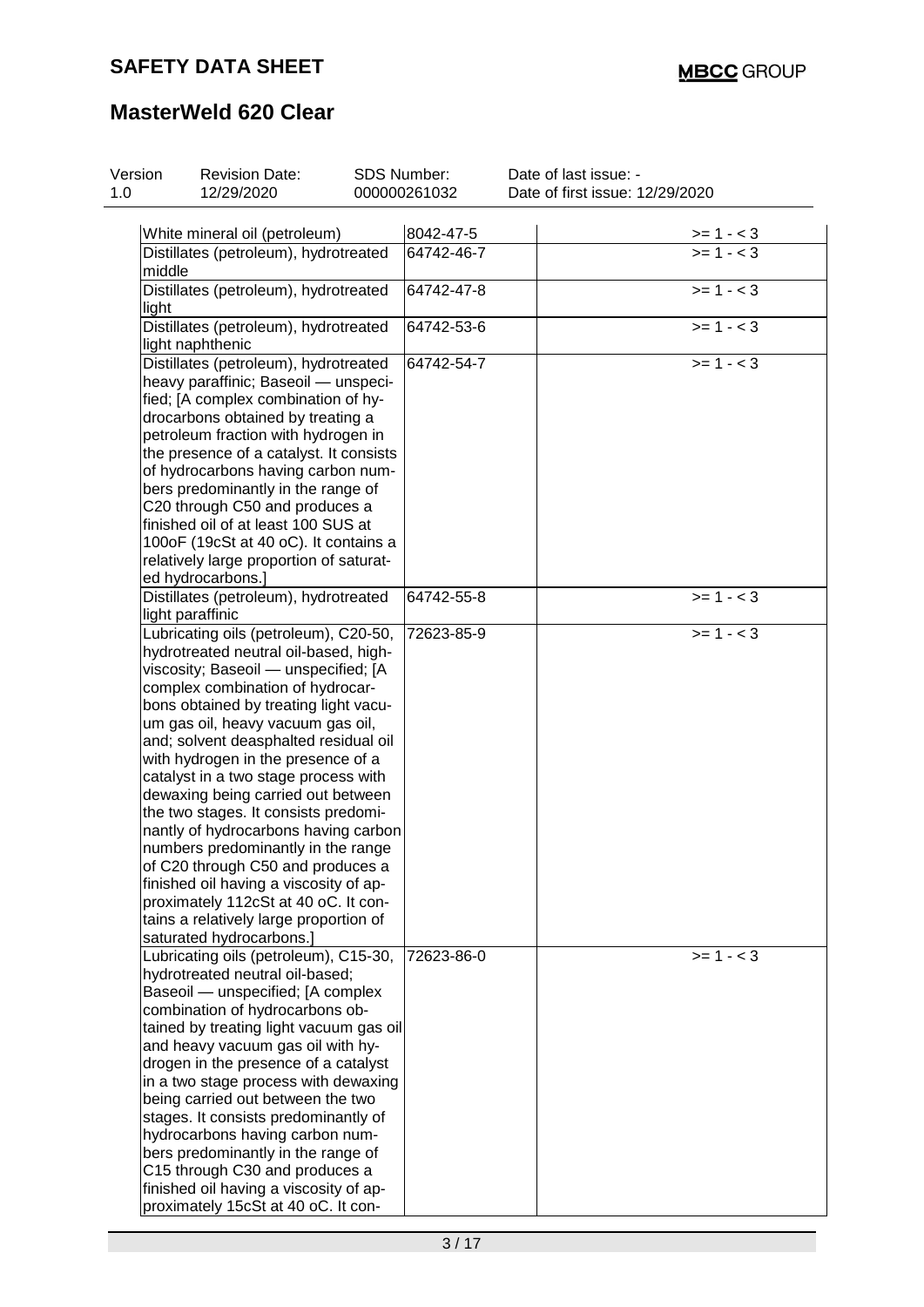| Version<br>1.0 | <b>Revision Date:</b><br><b>SDS Number:</b><br>12/29/2020                                                                                                                                                                                                                                                                                                                                                                                                                                                                                                                                                                                                                                                                                                               |  | 000000261032 | Date of last issue: -<br>Date of first issue: 12/29/2020 |
|----------------|-------------------------------------------------------------------------------------------------------------------------------------------------------------------------------------------------------------------------------------------------------------------------------------------------------------------------------------------------------------------------------------------------------------------------------------------------------------------------------------------------------------------------------------------------------------------------------------------------------------------------------------------------------------------------------------------------------------------------------------------------------------------------|--|--------------|----------------------------------------------------------|
|                | tains a relatively large proportion of<br>saturated hydrocabons.]<br>Lubricating oils (petroleum), C20-50,<br>hydrotreated neutral oil-based;<br>Baseoil — unspecified; [A complex<br>combination of hydrocarbons ob-<br>tained by treating light vacuum gas<br>oil, heavy vacuum gas oil and solvent<br>deasphalted residual oil with hydro-<br>gen in the presence of a catalyst in a<br>two stage process with dewaxing<br>being carried out between the two<br>stages. It consists predominantly of<br>hydrocarbons having carbon num-<br>bers predominantly in the range of<br>C20 through C50 and produces a<br>finished oil with a viscosity of approx-<br>imately 32cSt at 40 oC. It contains a<br>relatively large proportion of saturat-<br>ed hydrocarbons.] |  | 72623-87-1   | $>= 1 - 3$                                               |

### **SECTION 4. FIRST AID MEASURES**

| General advice                                                    | Move out of dangerous area.<br>Show this material safety data sheet to the doctor in attend-<br>ance.<br>Do not leave the victim unattended.                                                                                                                               |
|-------------------------------------------------------------------|----------------------------------------------------------------------------------------------------------------------------------------------------------------------------------------------------------------------------------------------------------------------------|
| If inhaled                                                        | Keep patient calm, remove to fresh air, seek medical atten-<br>tion.<br>If unconscious, place in recovery position and seek medical<br>advice.                                                                                                                             |
| In case of skin contact                                           | If symptoms persist, call a physician.<br>If skin irritation persists, call a physician.<br>If on skin, rinse well with water.<br>If on clothes, remove clothes.                                                                                                           |
| In case of eye contact                                            | Immediately flush eye(s) with plenty of water.<br>Remove contact lenses.<br>Protect unharmed eye.<br>Keep eye wide open while rinsing.<br>If eye irritation persists, consult a specialist.                                                                                |
| If swallowed                                                      | Induce vomiting immediately and call a physician.<br>Keep respiratory tract clear.<br>Do not give milk or alcoholic beverages.<br>Never give anything by mouth to an unconscious person.<br>If symptoms persist, call a physician.<br>Take victim immediately to hospital. |
| Most important symptoms<br>and effects, both acute and<br>delayed | Causes skin irritation.<br>Causes serious eye irritation.<br>May cause respiratory irritation.<br>May cause cancer.                                                                                                                                                        |
| Notes to physician                                                | Treat symptomatically.                                                                                                                                                                                                                                                     |

#### **SECTION 5. FIRE-FIGHTING MEASURES**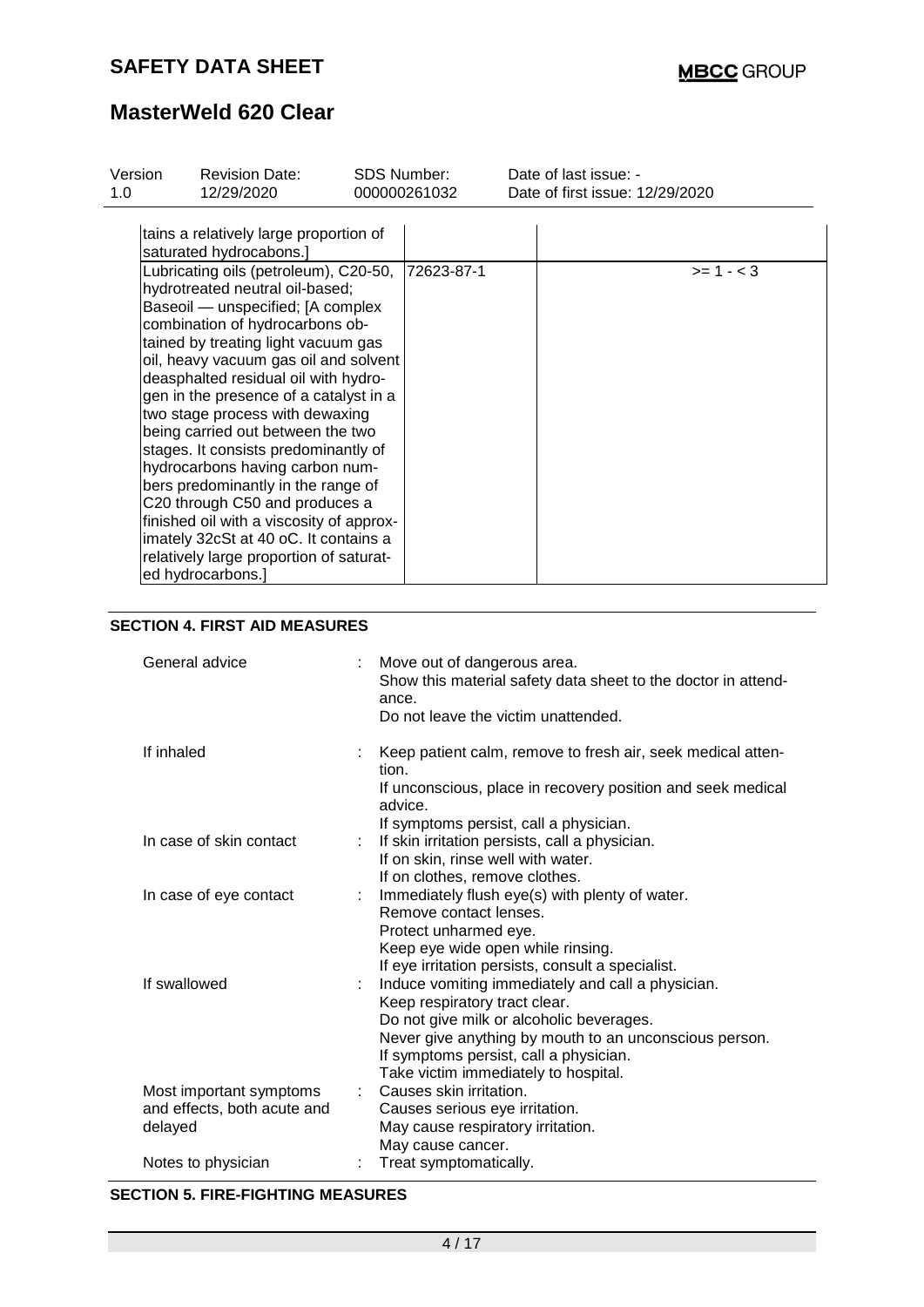| Version<br>1.0 |                                                                            | <b>Revision Date:</b><br>12/29/2020                      |         | <b>SDS Number:</b><br>000000261032                                     | Date of last issue: -<br>Date of first issue: 12/29/2020                                                                                                                                                                                                     |  |
|----------------|----------------------------------------------------------------------------|----------------------------------------------------------|---------|------------------------------------------------------------------------|--------------------------------------------------------------------------------------------------------------------------------------------------------------------------------------------------------------------------------------------------------------|--|
|                | media                                                                      | Suitable extinguishing media<br>Unsuitable extinguishing | ÷<br>÷. | Foam<br>Water spray<br>Dry powder<br>Carbon dioxide (CO2)<br>water jet |                                                                                                                                                                                                                                                              |  |
|                | fighting                                                                   | Specific hazards during fire                             |         | courses.                                                               | Do not allow run-off from fire fighting to enter drains or water                                                                                                                                                                                             |  |
|                | Further information<br>Special protective equipment :<br>for fire-fighters |                                                          |         | must not be discharged into drains.<br>essary.                         | : Collect contaminated fire extinguishing water separately. This<br>Fire residues and contaminated fire extinguishing water must<br>be disposed of in accordance with local regulations.<br>Wear self-contained breathing apparatus for firefighting if nec- |  |

### **SECTION 6. ACCIDENTAL RELEASE MEASURES**

| Personal precautions, protec- :<br>tive equipment and emer-<br>gency procedures |    | Use personal protective equipment.<br>Avoid dust formation.<br>Avoid breathing dust.                                                                                                       |
|---------------------------------------------------------------------------------|----|--------------------------------------------------------------------------------------------------------------------------------------------------------------------------------------------|
| Environmental precautions                                                       | ÷. | Prevent product from entering drains.<br>Prevent further leakage or spillage if safe to do so.<br>If the product contaminates rivers and lakes or drains inform<br>respective authorities. |
| Methods and materials for<br>containment and cleaning up                        |    | Keep in suitable, closed containers for disposal.                                                                                                                                          |

### **SECTION 7. HANDLING AND STORAGE**

| Advice on protection against<br>fire and explosion |    | Avoid dust formation.<br>Provide appropriate exhaust ventilation at places where dust<br>is formed.                                                                                                                                                                                                                                                                                                                                                    |
|----------------------------------------------------|----|--------------------------------------------------------------------------------------------------------------------------------------------------------------------------------------------------------------------------------------------------------------------------------------------------------------------------------------------------------------------------------------------------------------------------------------------------------|
| Advice on safe handling                            | t. | Avoid formation of respirable particles.<br>Do not breathe vapors/dust.<br>Avoid exposure - obtain special instructions before use.<br>Avoid contact with skin and eyes.<br>For personal protection see section 8.<br>Smoking, eating and drinking should be prohibited in the ap-<br>plication area.<br>Provide sufficient air exchange and/or exhaust in work rooms.<br>Dispose of rinse water in accordance with local and national<br>regulations. |
| Conditions for safe storage                        |    | Keep container tightly closed in a dry and well-ventilated<br>place.<br>Containers which are opened must be carefully resealed and<br>kept upright to prevent leakage.<br>Observe label precautions.<br>Electrical installations / working materials must comply with<br>the technological safety standards.                                                                                                                                           |
| Further information on stor-                       |    | Keep only in the original container in a cool, well-ventilated                                                                                                                                                                                                                                                                                                                                                                                         |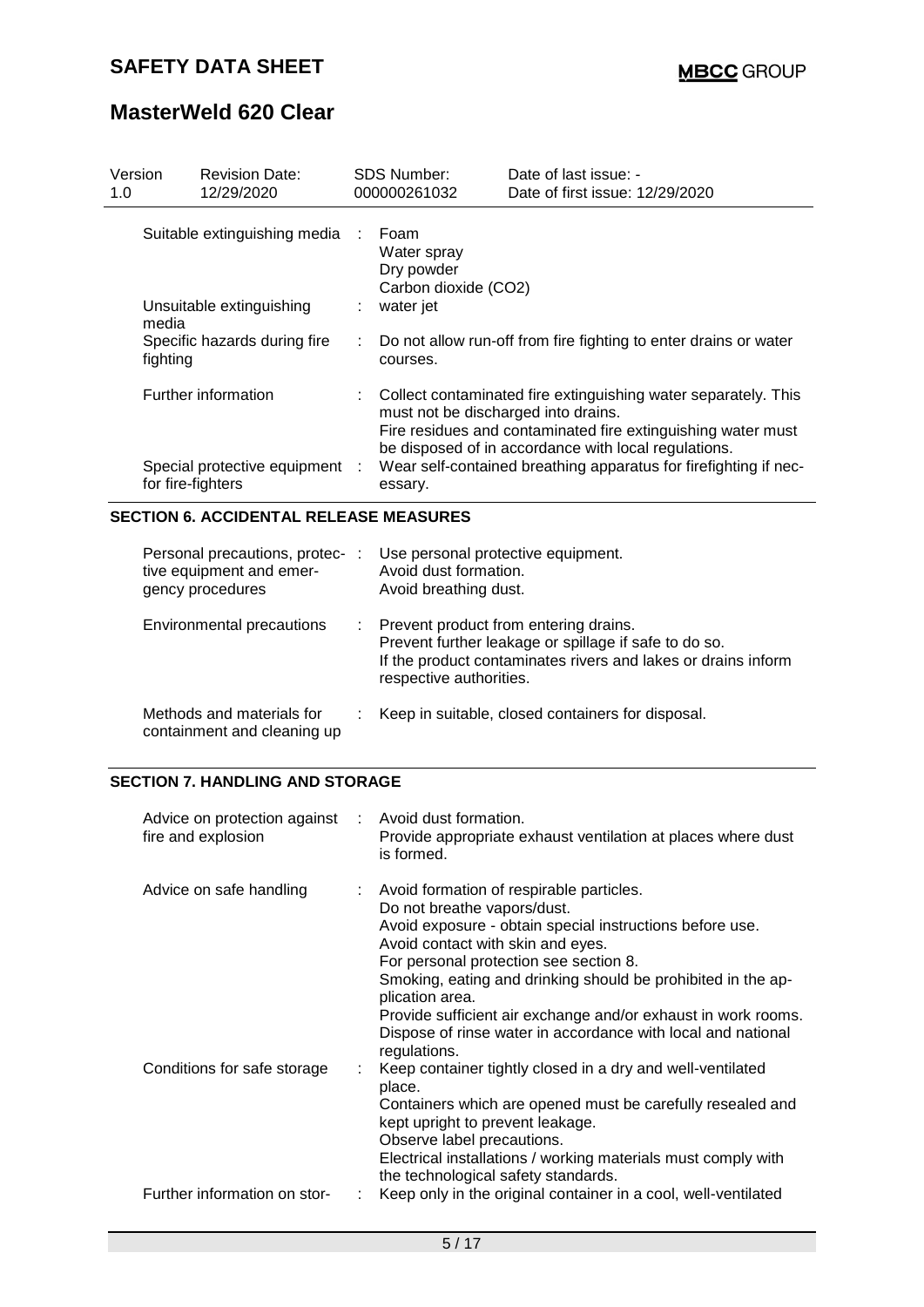| Version<br>1.0                                | <b>Revision Date:</b><br>12/29/2020 |   | SDS Number:<br>000000261032                                                  | Date of last issue: -<br>Date of first issue: 12/29/2020 |
|-----------------------------------------------|-------------------------------------|---|------------------------------------------------------------------------------|----------------------------------------------------------|
|                                               | age conditions                      |   | place.<br>Protect from direct sunlight.<br>Store protected against freezing. |                                                          |
|                                               | Materials to avoid                  | ÷ |                                                                              | Observe TRGS 509/510 storage rules.                      |
| Further information on stor-<br>age stability |                                     |   |                                                                              | No decomposition if stored and applied as directed.      |

### **SECTION 8. EXPOSURE CONTROLS/PERSONAL PROTECTION**

| Components   | CAS-No.        | Value type        | Control parame-    | <b>Basis</b>     |
|--------------|----------------|-------------------|--------------------|------------------|
|              |                | (Form of          | ters / Permissible |                  |
|              |                | exposure)         | concentration      |                  |
| ethylbenzene | $100 - 41 - 4$ | <b>TWA value</b>  | 20 ppm             | <b>ACGIHTLV</b>  |
|              |                | <b>STEL value</b> | 125 ppm            | <b>NIOSH</b>     |
|              |                |                   | 545 mg/m3          |                  |
|              |                | <b>REL</b> value  | 100 ppm            | <b>NIOSH</b>     |
|              |                |                   | 435 mg/m3          |                  |
|              |                | PEL               | 100 ppm            | <b>29 CFR</b>    |
|              |                |                   | 435 mg/m3          | 1910.1000        |
|              |                |                   |                    | (Table Z-1)      |
|              |                | <b>TWA value</b>  | 100 ppm            | 29 CFR           |
|              |                |                   | 435 mg/m3          | 1910.1000        |
|              |                |                   |                    | (Table Z-1-A)    |
|              |                | <b>STEL value</b> | 125 ppm            | 29 CFR           |
|              |                |                   | 545 mg/m3          | 1910.1000        |
|              |                |                   |                    | (Table Z-1-A)    |
|              |                | <b>TWA</b>        | 20 ppm             | <b>ACGIH</b>     |
|              |                | <b>TWA</b>        | 100 ppm            | <b>NIOSH REL</b> |
|              |                |                   | 435 mg/m3          |                  |
|              |                | <b>ST</b>         | 125 ppm            | <b>NIOSH REL</b> |
|              |                |                   | 545 mg/m3          |                  |
|              |                | <b>TWA</b>        | 100 ppm            | OSHA Z-1         |
|              |                |                   | 435 mg/m3          |                  |
|              |                | <b>TWA</b>        | 100 ppm            | OSHA P0          |
|              |                |                   | 435 mg/m3          |                  |
|              |                | <b>STEL</b>       | 125 ppm            | OSHA P0          |
|              |                |                   | 545 mg/m3          |                  |
| xylene       | 1330-20-7      | <b>TWA value</b>  | $100$ ppm          | <b>ACGIHTLV</b>  |
|              |                | STEL value        | 150 ppm            | <b>ACGIHTLV</b>  |
|              |                | <b>PEL</b>        | 100 ppm            | 29 CFR           |
|              |                |                   | 435 mg/m3          | 1910.1000        |
|              |                |                   |                    | (Table Z-1)      |
|              |                | <b>TWA value</b>  | 100 ppm            | 29 CFR           |
|              |                |                   | 435 mg/m3          | 1910.1000        |
|              |                |                   |                    | (Table Z-1-A)    |
|              |                | <b>STEL value</b> | 150 ppm            | 29 CFR           |
|              |                |                   | 655 mg/m3          | 1910.1000        |
|              |                |                   |                    | (Table Z-1-A)    |
|              |                | <b>REL</b> value  | 100 ppm            | <b>NIOSH</b>     |
|              |                |                   | 435 mg/m3          |                  |

### **Ingredients with workplace control parameters**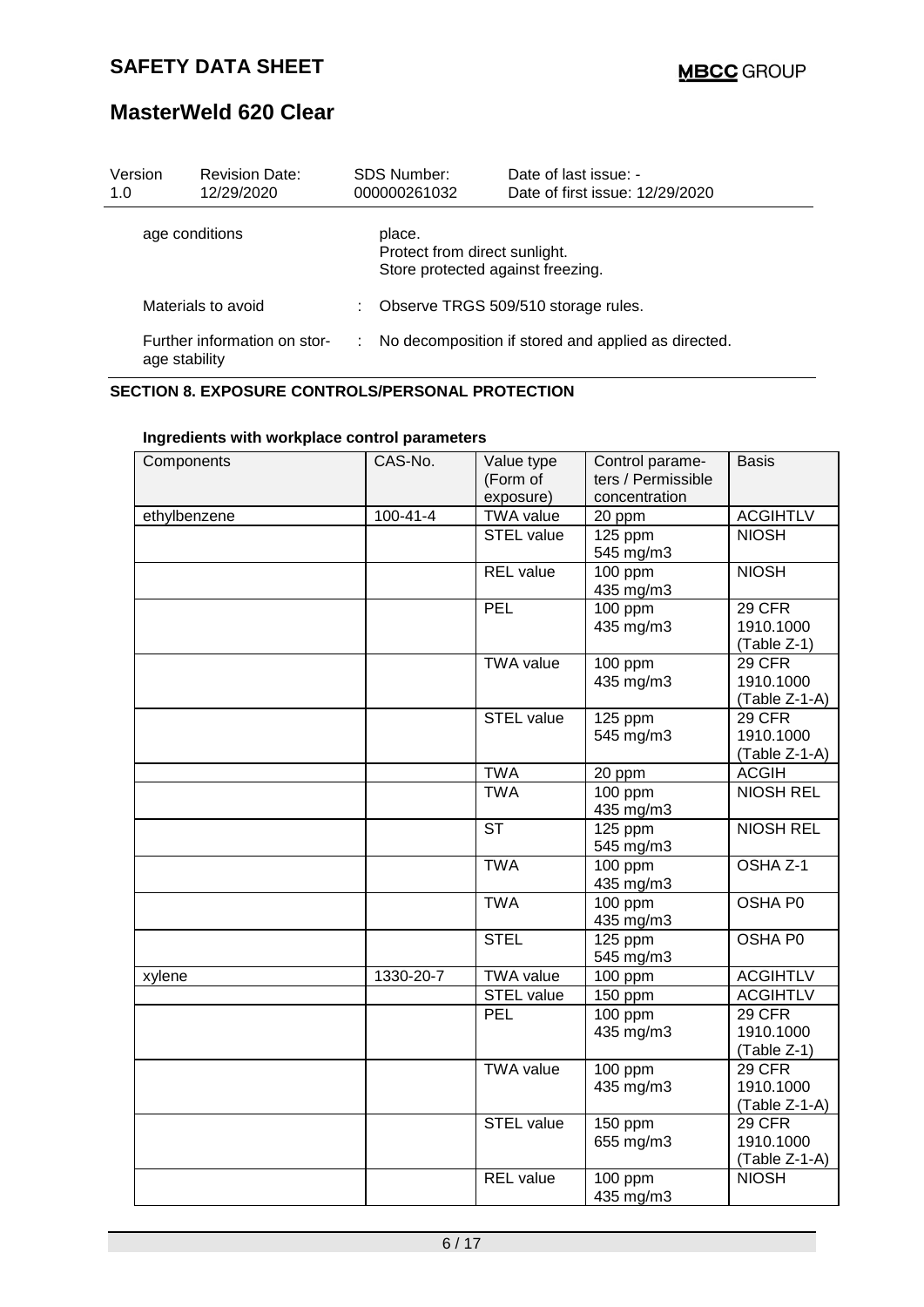| Version<br>1.0 | <b>Revision Date:</b><br>12/29/2020               | SDS Number:<br>000000261032 | Date of last issue: -                        | Date of first issue: 12/29/2020           |                                             |
|----------------|---------------------------------------------------|-----------------------------|----------------------------------------------|-------------------------------------------|---------------------------------------------|
|                |                                                   |                             | <b>STEL value</b>                            | 150 ppm<br>655 mg/m3                      | <b>NIOSH</b>                                |
|                |                                                   |                             | <b>TWA</b>                                   | 100 ppm<br>435 mg/m3                      | OSHA Z-1                                    |
|                |                                                   |                             | <b>TWA</b>                                   | 100 ppm                                   | <b>ACGIH</b>                                |
|                |                                                   |                             | <b>STEL</b>                                  | 150 ppm                                   | <b>ACGIH</b>                                |
|                |                                                   |                             | <b>STEL</b>                                  | 150 ppm<br>655 mg/m3                      | OSHA P0                                     |
|                |                                                   |                             | <b>TWA</b>                                   | $100$ ppm<br>435 mg/m3                    | OSHA P0                                     |
|                | White mineral oil (petroleum)                     | 8042-47-5                   | <b>TWA value</b><br>(Inhalable<br>fraction)  | $5$ mg/m $3$                              | <b>ACGIHTLV</b>                             |
|                |                                                   |                             | <b>STEL value</b><br>(Mist)                  | 10 mg/m3                                  | <b>NIOSH</b>                                |
|                |                                                   |                             | <b>REL</b> value<br>(Mist)                   | $5$ mg/m $3$                              | <b>NIOSH</b>                                |
|                |                                                   |                             | PEL (Mist)                                   | $5$ mg/m $3$                              | 29 CFR<br>1910.1000<br>(Table Z-1)          |
|                |                                                   |                             | <b>TWA</b> value<br>(Mist)                   | $5$ mg/m $3$                              | 29 CFR<br>1910.1000<br>(Table Z-1-A)        |
|                |                                                   |                             | TWA (Mist)                                   | $5$ mg/m $3$                              | OSHA Z-1                                    |
|                |                                                   |                             | TWA (Inhal-<br>able particu-<br>late matter) | $5$ mg/m $3$                              | <b>ACGIH</b>                                |
|                |                                                   |                             | TWA (Mist)                                   | $5$ mg/m $3$                              | OSHA P0                                     |
|                |                                                   |                             | TWA (Mist)                                   | $5$ mg/m $3$                              | <b>NIOSH REL</b>                            |
|                |                                                   |                             | ST (Mist)                                    | 10 mg/m3                                  | <b>NIOSH REL</b>                            |
|                | Distillates (petroleum), hy-<br>drotreated middle | 64742-46-7                  | <b>TWA value</b><br>(Inhalable<br>fraction)  | $5$ mg/m $3$                              | <b>ACGIHTLV</b>                             |
|                |                                                   |                             | <b>STEL value</b><br>(Mist)                  | 10 mg/m3                                  | <b>NIOSH</b>                                |
|                |                                                   |                             | <b>REL</b> value<br>(Mist)                   | $5$ mg/m $3$                              | <b>NIOSH</b>                                |
|                |                                                   |                             | PEL (Mist)                                   | $5$ mg/m $3$                              | <b>29 CFR</b><br>1910.1000<br>(Table Z-1)   |
|                |                                                   |                             | <b>TWA value</b><br>(Mist)                   | $5$ mg/m $3$                              | <b>29 CFR</b><br>1910.1000<br>(Table Z-1-A) |
|                |                                                   |                             | TWA (Mist)                                   | $5$ mg/m $3$                              | OSHA Z-1                                    |
|                |                                                   |                             | TWA (Mist)                                   | $5$ mg/m $3$                              | OSHA P0                                     |
|                |                                                   |                             | TWA (Mist)                                   | $5$ mg/m $3$                              | <b>NIOSH REL</b>                            |
|                |                                                   |                             | ST (Mist)                                    | 10 mg/m3                                  | <b>NIOSH REL</b>                            |
|                | Distillates (petroleum), hy-<br>drotreated light  | 64742-47-8                  | <b>TWA value</b><br>(Non-<br>aerosol)        | 200 mg/m3<br>(total hydrocarbon<br>vapor) | <b>ACGIHTLV</b>                             |
|                |                                                   |                             | Skin Desig-<br>nation (Non-<br>aerosol)      |                                           | <b>ACGIHTLV</b>                             |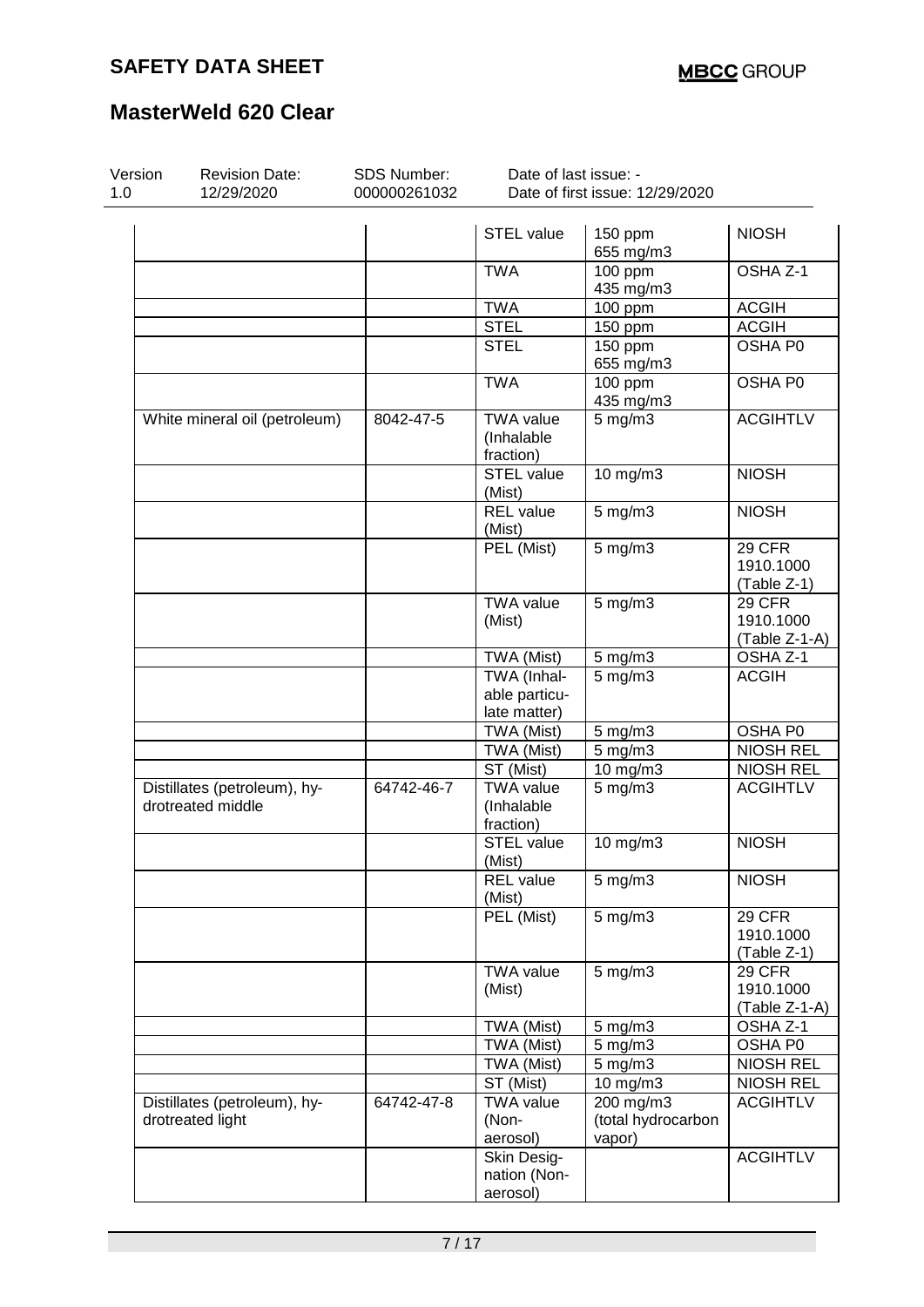| Version<br>1.0 | <b>Revision Date:</b><br>12/29/2020 | SDS Number:<br>000000261032 | Date of last issue: -         | Date of first issue: 12/29/2020 |                  |
|----------------|-------------------------------------|-----------------------------|-------------------------------|---------------------------------|------------------|
|                |                                     |                             |                               |                                 |                  |
|                |                                     |                             | <b>REL</b> value              | 100 mg/m3                       | <b>NIOSH</b>     |
|                |                                     |                             | TWA (Mist)                    | 5 mg/m3                         | OSHA Z-1         |
|                |                                     |                             | <b>TWA</b>                    | $200$ mg/m3                     | <b>ACGIH</b>     |
|                |                                     |                             |                               | (total hydrocarbon              |                  |
|                |                                     |                             |                               | vapor)                          |                  |
|                |                                     |                             | TWA (Mist)                    | 5 mg/m3                         | OSHA P0          |
|                |                                     |                             | TWA (Mist)                    | 5 mg/m3                         | <b>NIOSH REL</b> |
|                |                                     |                             | ST (Mist)                     | 10 mg/m3                        | <b>NIOSH REL</b> |
|                | Distillates (petroleum), hy-        | 64742-53-6                  | <b>TWA value</b>              | $5 \text{ mg/m}$                | <b>ACGIHTLV</b>  |
|                | drotreated light naphthenic         |                             | (Inhalable                    |                                 |                  |
|                |                                     |                             | fraction)                     |                                 |                  |
|                |                                     |                             | TWA (Mist)                    | $5$ mg/m $3$                    | OSHA Z-1         |
|                |                                     |                             | TWA (Inhal-                   | $5$ mg/m $3$                    | <b>ACGIH</b>     |
|                |                                     |                             | able particu-                 |                                 |                  |
|                |                                     |                             | late matter)                  |                                 |                  |
|                |                                     |                             | TWA (Mist)                    | $5$ mg/m $3$                    | OSHA P0          |
|                |                                     |                             | TWA (Mist)                    | $5$ mg/m $3$                    | <b>NIOSH REL</b> |
|                |                                     |                             | ST (Mist)                     | 10 mg/m3                        | <b>NIOSH REL</b> |
|                | Distillates (petroleum), hy-        | 64742-55-8                  | <b>TWA value</b>              | $5$ mg/m $3$                    | <b>ACGIHTLV</b>  |
|                | drotreated light paraffinic         |                             | (Inhalable                    |                                 |                  |
|                |                                     |                             | fraction)                     |                                 |                  |
|                |                                     |                             | STEL value                    | 10 mg/m3                        | <b>NIOSH</b>     |
|                |                                     |                             | (Mist)                        |                                 |                  |
|                |                                     |                             | <b>REL</b> value              | $5$ mg/m $3$                    | <b>NIOSH</b>     |
|                |                                     |                             | (Mist)                        |                                 |                  |
|                |                                     |                             | PEL (Mist)                    | $5$ mg/m $3$                    | 29 CFR           |
|                |                                     |                             |                               |                                 | 1910.1000        |
|                |                                     |                             |                               |                                 | (Table Z-1)      |
|                |                                     |                             | <b>TWA value</b>              | 5 mg/m3                         | 29 CFR           |
|                |                                     |                             | (Mist)                        |                                 | 1910.1000        |
|                |                                     |                             |                               |                                 | (Table Z-1-A)    |
|                |                                     |                             | TWA (Mist)                    | $5 \text{ mg/m}$ 3              | OSHA Z-1         |
|                |                                     |                             | TWA (Inhal-                   | $5 \,\mathrm{mg/m}$             | <b>ACGIH</b>     |
|                |                                     |                             | able particu-                 |                                 |                  |
|                |                                     |                             | late matter)                  |                                 |                  |
|                |                                     |                             | TWA (Mist)                    | $5 \text{ mg/m}$ 3              | OSHA P0          |
|                |                                     |                             | TWA (Mist)                    | $5$ mg/m $3$                    | <b>NIOSH REL</b> |
|                |                                     |                             |                               |                                 | <b>NIOSH REL</b> |
|                |                                     |                             | ST (Mist)<br><b>REL</b> value | $10$ mg/m $3$                   | <b>NIOSH</b>     |
| cryst.-free    | Silica, amorphous, fumed,           | 112945-52-5                 |                               | $6$ mg/m $3$                    |                  |
|                |                                     |                             | <b>TWA value</b>              | $0.8$ mg/m $3$                  | <b>29 CFR</b>    |
|                |                                     |                             |                               |                                 | 1910.1000        |
|                |                                     |                             |                               |                                 | (Table Z-3)      |
|                |                                     |                             | <b>TWA value</b>              | 20 millions of                  | <b>29 CFR</b>    |
|                |                                     |                             |                               | particles per cubic             | 1910.1000        |
|                |                                     |                             |                               | foot of air                     | (Table Z-3)      |
|                |                                     |                             | TWA (Dust)                    | 20 Million parti-               | OSHA Z-3         |
|                |                                     |                             |                               | cles per cubic foot<br>(Silica) |                  |
|                |                                     |                             | TWA (Dust)                    | 80 mg/m3 /                      | OSHA Z-3         |
|                |                                     |                             |                               | %SiO2                           |                  |
|                |                                     |                             |                               | (Silica)                        |                  |
|                |                                     |                             | <b>TWA</b>                    | $6$ mg/m $3$                    | <b>NIOSH REL</b> |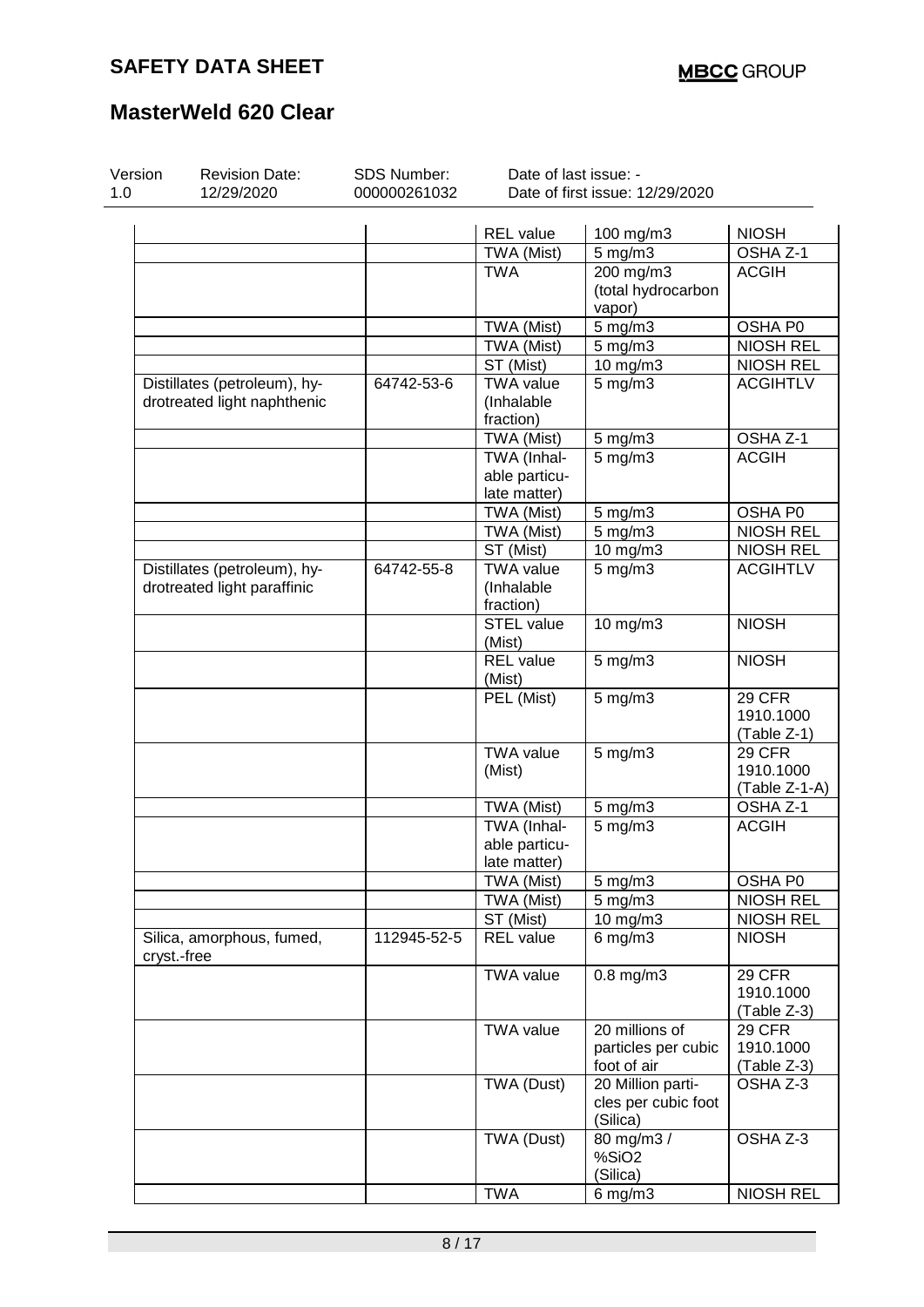| 1.0 | Version<br><b>Revision Date:</b><br>12/29/2020      |    | SDS Number:<br>000000261032                                                    | Date of last issue: -<br>Date of first issue: 12/29/2020                                                                                                                                                                    |
|-----|-----------------------------------------------------|----|--------------------------------------------------------------------------------|-----------------------------------------------------------------------------------------------------------------------------------------------------------------------------------------------------------------------------|
|     |                                                     |    |                                                                                | (Silica)                                                                                                                                                                                                                    |
|     | <b>Engineering measures</b>                         |    |                                                                                | Wear appropriate respiratory protection.                                                                                                                                                                                    |
|     | Personal protective equipment                       |    |                                                                                |                                                                                                                                                                                                                             |
|     | Respiratory protection                              |    |                                                                                | Wear respiratory protection if ventilation is inadequate.<br>Wear a NIOSH-certified (or equivalent) organic va-<br>pour/particulate respirator as needed.                                                                   |
|     | Hand protection                                     |    |                                                                                |                                                                                                                                                                                                                             |
|     | Remarks                                             |    |                                                                                | The suitability for a specific workplace should be discussed<br>with the producers of the protective gloves.                                                                                                                |
|     | Eye protection                                      |    | Eye wash bottle with pure water<br>Tightly fitting safety goggles<br>problems. | Wear face-shield and protective suit for abnormal processing                                                                                                                                                                |
|     | Skin and body protection                            |    |                                                                                | Choose body protection according to the amount and con-<br>centration of the dangerous substance at the work place.                                                                                                         |
|     | Protective measures                                 |    | rectly.<br>and safety practice.                                                | Avoid contact with the skin, eyes and clothing.<br>No special measures necessary if stored and handled cor-<br>Handle in accordance with good building materials hygiene<br>Wearing of closed work clothing is recommended. |
|     | Hygiene measures                                    |    | When using do not eat or drink.<br>When using do not smoke.                    | Wash hands before breaks and at the end of workday.                                                                                                                                                                         |
|     | <b>SECTION 9. PHYSICAL AND CHEMICAL PROPERTIES</b>  |    |                                                                                |                                                                                                                                                                                                                             |
|     | Appearance                                          |    | paste                                                                          |                                                                                                                                                                                                                             |
|     | Color                                               |    | various colours                                                                |                                                                                                                                                                                                                             |
|     | Odor                                                |    | solvent                                                                        |                                                                                                                                                                                                                             |
|     | pH                                                  |    | Not applicable                                                                 |                                                                                                                                                                                                                             |
|     | Melting point                                       |    | No data available                                                              |                                                                                                                                                                                                                             |
|     | Boiling point                                       |    | No applicable information available.                                           |                                                                                                                                                                                                                             |
|     | Flash point                                         |    | Not applicable                                                                 |                                                                                                                                                                                                                             |
|     | Evaporation rate                                    |    | No applicable information available.                                           |                                                                                                                                                                                                                             |
|     | Flammability (solid, gas)                           |    | division 4.1 and GHS chapter 2.7.                                              | Not a flammable solid according to UN transport regulations<br>Method: Manual of tests and criteria. Test N.1 (United Nations<br>Recommendations on the Transport of Dangerous Goods).                                      |
|     | Self-ignition                                       |    | not self-igniting                                                              |                                                                                                                                                                                                                             |
|     | Upper explosion limit / Upper<br>flammability limit | ÷. | 6.7 %(V)                                                                       |                                                                                                                                                                                                                             |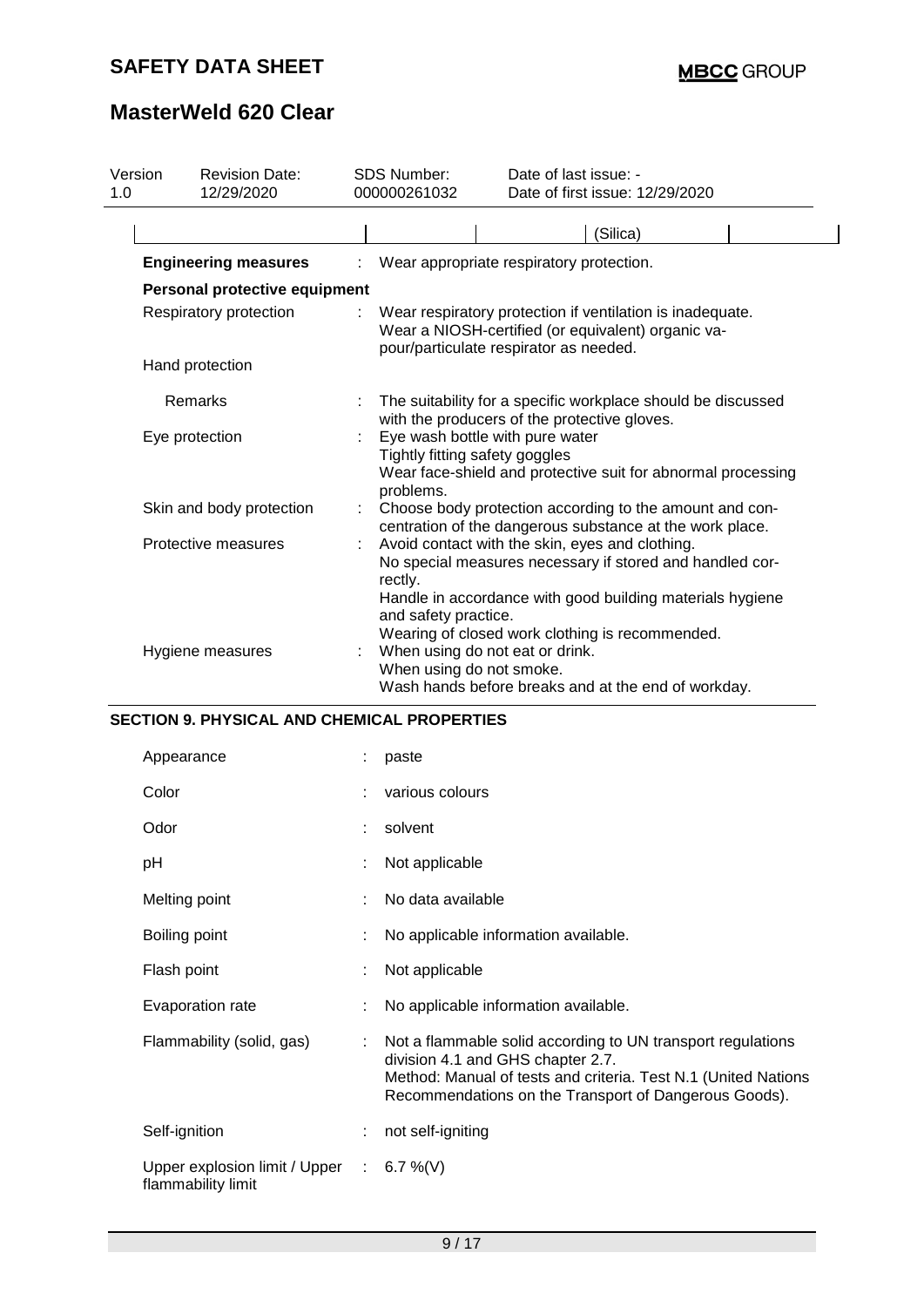| 1.0 | Version                                | <b>Revision Date:</b><br>12/29/2020                 |   | <b>SDS Number:</b><br>000000261032 | Date of last issue: -<br>Date of first issue: 12/29/2020         |
|-----|----------------------------------------|-----------------------------------------------------|---|------------------------------------|------------------------------------------------------------------|
|     |                                        | Lower explosion limit / Lower<br>flammability limit | ÷ | 1.0 %(V)                           |                                                                  |
|     |                                        | Vapor pressure                                      |   |                                    | No applicable information available.                             |
|     |                                        | Relative vapor density                              |   | Heavier than air.                  |                                                                  |
|     |                                        | Relative density                                    | ÷ |                                    | No applicable information available.                             |
|     | Density                                |                                                     |   | $0.98$ g/cm3                       |                                                                  |
|     | <b>Bulk density</b><br>Solubility(ies) |                                                     |   | 0.98 g/cm3                         |                                                                  |
|     |                                        | Water solubility                                    | ÷ | slightly soluble                   |                                                                  |
|     |                                        | Solubility in other solvents                        | ÷ |                                    | No applicable information available.                             |
|     | octanol/water                          | Partition coefficient: n-                           | ÷ | not applicable for mixtures        |                                                                  |
|     |                                        | Decomposition temperature                           |   | scribed/indicated.                 | No decomposition if stored and handled as pre-                   |
|     | Viscosity                              |                                                     |   |                                    |                                                                  |
|     |                                        | Viscosity, dynamic                                  | ÷ |                                    | No applicable information available.                             |
|     |                                        | Viscosity, kinematic                                |   | 454.400 mm2/s (104 °F / 40 °C)     |                                                                  |
|     |                                        | <b>Explosive properties</b>                         |   | Not explosive<br>Not explosive     |                                                                  |
|     |                                        | Oxidizing properties                                |   | as oxidizing.                      | Based on its structural properties the product is not classified |
|     |                                        | Self-heating substances                             |   | No data available                  |                                                                  |
|     |                                        | Sublimation point                                   |   |                                    | No applicable information available.                             |
|     |                                        | Molecular weight                                    |   | No data available                  |                                                                  |
|     |                                        |                                                     |   |                                    |                                                                  |

### **SECTION 10. STABILITY AND REACTIVITY**

| Reactivity                              | No decomposition if stored and applied as directed.                                   |
|-----------------------------------------|---------------------------------------------------------------------------------------|
| Chemical stability                      | No decomposition if stored and applied as directed.                                   |
| Possibility of hazardous reac-<br>tions | No decomposition if stored and applied as directed.                                   |
| Conditions to avoid                     | See SDS section 7 - Handling and storage.                                             |
| Incompatible materials                  | Strong acids                                                                          |
|                                         | Strong bases                                                                          |
|                                         | Strong oxidizing agents                                                               |
|                                         | Strong reducing agents                                                                |
| Hazardous decomposition<br>products     | No hazardous decomposition products if stored and handled<br>as prescribed/indicated. |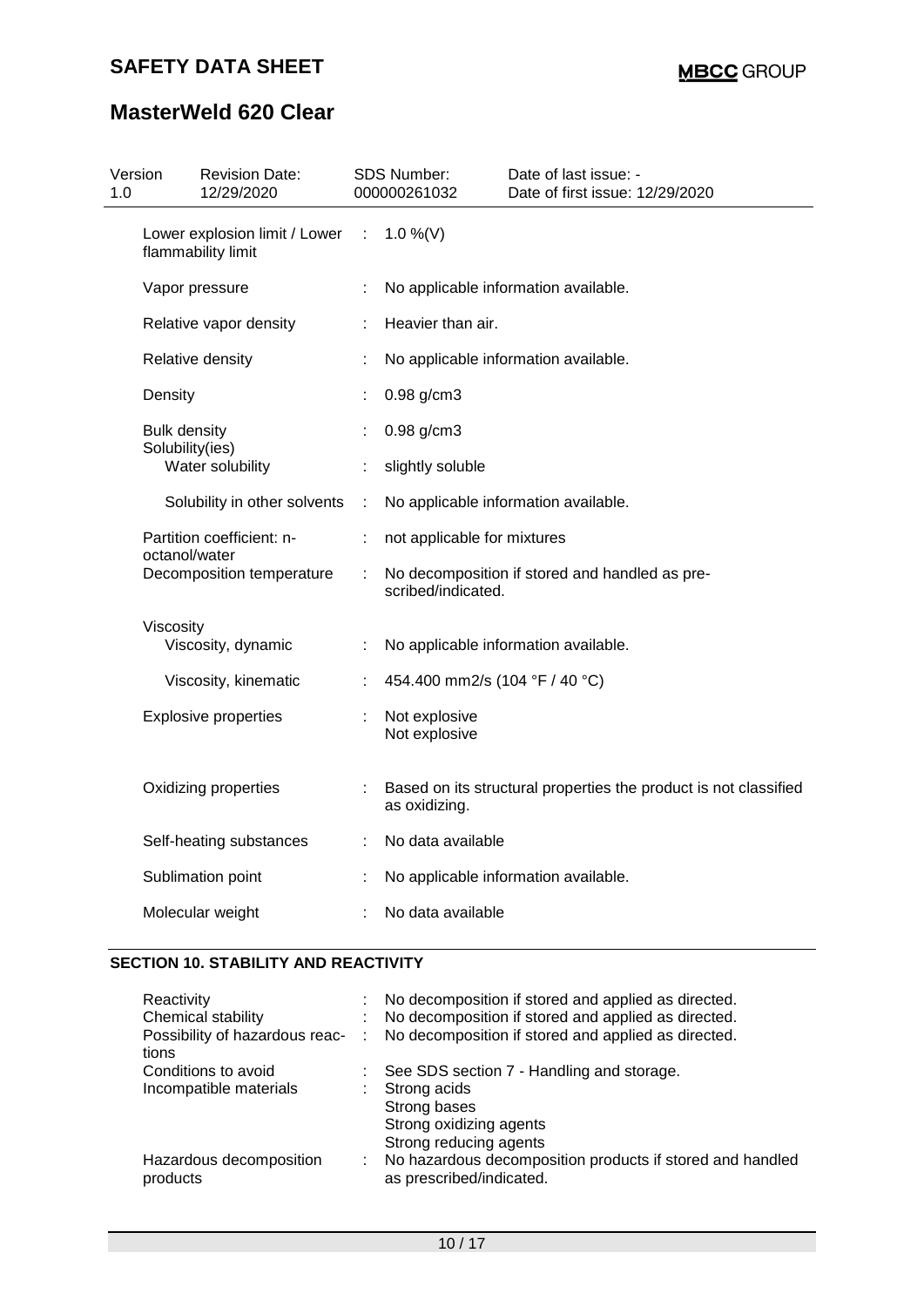## **SAFETY DATA SHEET**

| Version<br>1.0 | <b>Revision Date:</b><br>12/29/2020                                                                 | <b>SDS Number:</b><br>000000261032 | Date of last issue: -<br>Date of first issue: 12/29/2020 |
|----------------|-----------------------------------------------------------------------------------------------------|------------------------------------|----------------------------------------------------------|
|                |                                                                                                     |                                    |                                                          |
|                | <b>SECTION 11. TOXICOLOGICAL INFORMATION</b>                                                        |                                    |                                                          |
|                | <b>Acute toxicity</b>                                                                               |                                    |                                                          |
|                | Not classified based on available information.                                                      |                                    |                                                          |
|                | Product:                                                                                            |                                    |                                                          |
|                | Acute oral toxicity                                                                                 |                                    | Remarks: No applicable information available.            |
|                | Acute inhalation toxicity                                                                           | ÷                                  | Remarks: No applicable information available.            |
|                | Acute dermal toxicity                                                                               | ÷                                  | Remarks: No applicable information available.            |
|                | <b>Skin corrosion/irritation</b><br>Causes skin irritation.                                         |                                    |                                                          |
|                | Serious eye damage/eye irritation<br>Causes serious eye irritation.                                 |                                    |                                                          |
|                | <b>Respiratory or skin sensitization</b>                                                            |                                    |                                                          |
|                | <b>Skin sensitization</b><br>Not classified based on available information.                         |                                    |                                                          |
|                | <b>Respiratory sensitization</b><br>Not classified based on available information.                  |                                    |                                                          |
|                | <b>Germ cell mutagenicity</b><br>Not classified based on available information.                     |                                    |                                                          |
|                | Carcinogenicity<br>May cause cancer.                                                                |                                    |                                                          |
|                | <b>Reproductive toxicity</b><br>Not classified based on available information.                      |                                    |                                                          |
|                | <b>STOT-single exposure</b><br>May cause respiratory irritation.                                    |                                    |                                                          |
|                | <b>STOT-repeated exposure</b><br>May cause damage to organs through prolonged or repeated exposure. |                                    |                                                          |
|                | <b>Aspiration toxicity</b><br>Not classified based on available information.                        |                                    |                                                          |
|                | <b>Product:</b>                                                                                     |                                    |                                                          |
|                | No aspiration hazard expected.                                                                      |                                    |                                                          |
|                | <b>Further information</b>                                                                          |                                    |                                                          |
|                | Product:<br>Remarks                                                                                 | No data available                  |                                                          |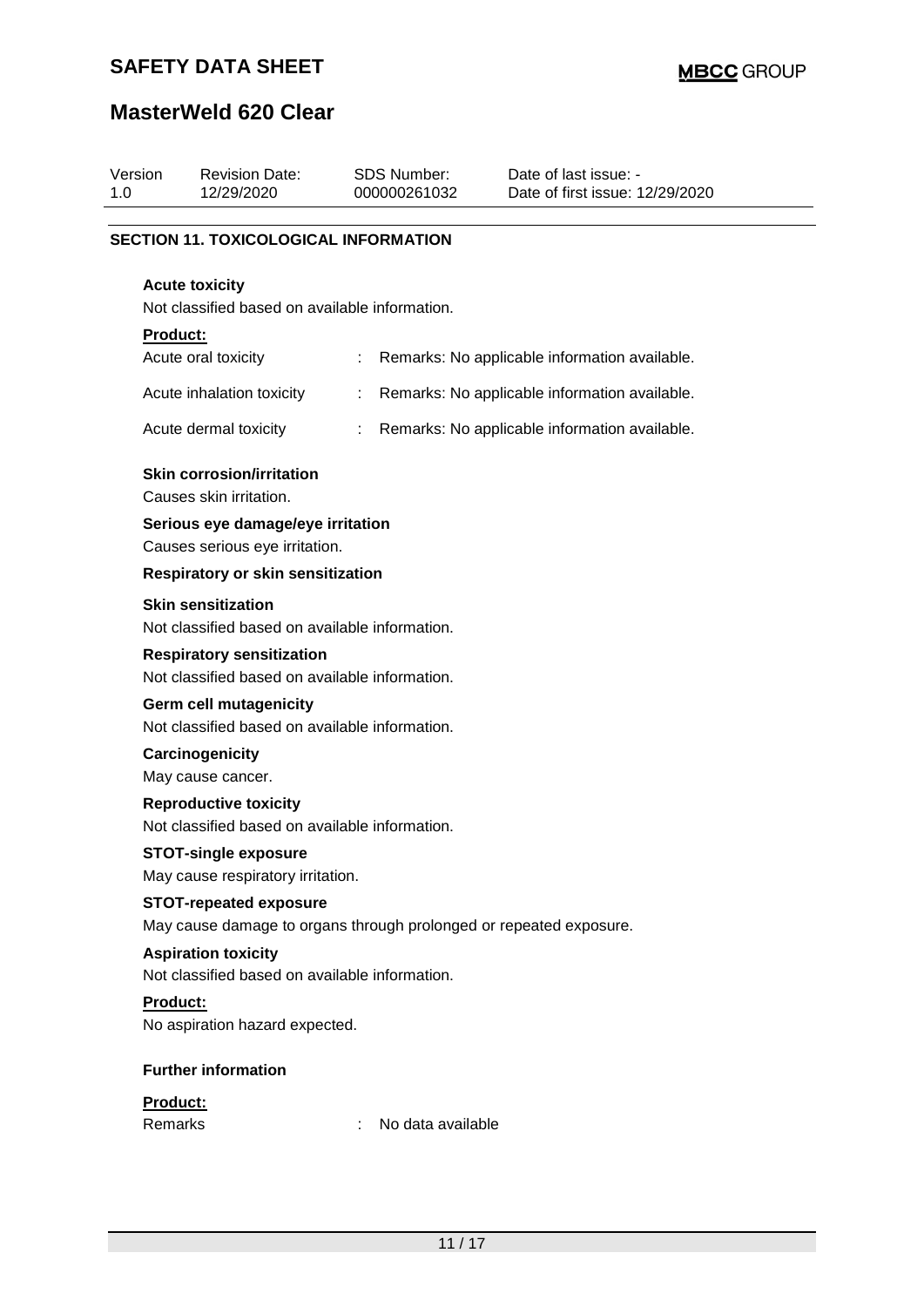## **SAFETY DATA SHEET**

## **MasterWeld 620 Clear**

| Version<br>1.0 | <b>Revision Date:</b><br>12/29/2020                              |                              | <b>SDS Number:</b><br>000000261032                                                                                   | Date of last issue: -<br>Date of first issue: 12/29/2020                                                                                                                                                                                                                                                                                                                                                   |
|----------------|------------------------------------------------------------------|------------------------------|----------------------------------------------------------------------------------------------------------------------|------------------------------------------------------------------------------------------------------------------------------------------------------------------------------------------------------------------------------------------------------------------------------------------------------------------------------------------------------------------------------------------------------------|
|                | <b>SECTION 12. ECOLOGICAL INFORMATION</b>                        |                              |                                                                                                                      |                                                                                                                                                                                                                                                                                                                                                                                                            |
|                |                                                                  |                              |                                                                                                                      |                                                                                                                                                                                                                                                                                                                                                                                                            |
|                | <b>Ecotoxicity</b>                                               |                              |                                                                                                                      |                                                                                                                                                                                                                                                                                                                                                                                                            |
| Product:       |                                                                  |                              |                                                                                                                      |                                                                                                                                                                                                                                                                                                                                                                                                            |
|                | <b>Ecotoxicology Assessment</b><br>Acute aquatic toxicity        | ÷.                           | Toxic to aquatic life.                                                                                               |                                                                                                                                                                                                                                                                                                                                                                                                            |
|                | Chronic aquatic toxicity                                         | $\mathcal{L}_{\mathrm{max}}$ |                                                                                                                      | Harmful to aquatic life with long lasting effects.                                                                                                                                                                                                                                                                                                                                                         |
|                | <b>Persistence and degradability</b><br>No data available        |                              |                                                                                                                      |                                                                                                                                                                                                                                                                                                                                                                                                            |
|                | <b>Bioaccumulative potential</b>                                 |                              |                                                                                                                      |                                                                                                                                                                                                                                                                                                                                                                                                            |
|                | Components:                                                      |                              |                                                                                                                      |                                                                                                                                                                                                                                                                                                                                                                                                            |
|                | ethylbenzene:                                                    |                              |                                                                                                                      |                                                                                                                                                                                                                                                                                                                                                                                                            |
|                | Partition coefficient: n-<br>octanol/water                       |                              | : Pow: 4,170 (68 °F / 20 °C)<br>log Pow: 3.6 (68 °F / 20 °C)<br>pH: 7.8<br>Method: Partition coefficient<br>GLP: yes |                                                                                                                                                                                                                                                                                                                                                                                                            |
|                | Silica, amorphous, fumed, cryst.-free:                           |                              |                                                                                                                      |                                                                                                                                                                                                                                                                                                                                                                                                            |
|                | Partition coefficient: n-<br>:<br>octanol/water                  |                              | Remarks: Not applicable                                                                                              |                                                                                                                                                                                                                                                                                                                                                                                                            |
|                | White mineral oil (petroleum):                                   |                              |                                                                                                                      |                                                                                                                                                                                                                                                                                                                                                                                                            |
|                | Partition coefficient: n-<br>octanol/water                       | ÷                            |                                                                                                                      | Remarks: not applicable for mixtures                                                                                                                                                                                                                                                                                                                                                                       |
|                | Distillates (petroleum), hydrotreated middle:                    |                              |                                                                                                                      |                                                                                                                                                                                                                                                                                                                                                                                                            |
|                | Partition coefficient: n-<br>octanol/water                       |                              | Remarks: No data available.                                                                                          |                                                                                                                                                                                                                                                                                                                                                                                                            |
|                | tains a relatively large proportion of saturated hydrocarbons.]: |                              |                                                                                                                      | Distillates (petroleum), hydrotreated heavy paraffinic; Baseoil — unspecified; [A complex combi-<br>nation of hydrocarbons obtained by treating a petroleum fraction with hydrogen in the presence of<br>a catalyst. It consists of hydrocarbons having carbon numbers predominantly in the range of C20<br>through C50 and produces a finished oil of at least 100 SUS at 100oF (19cSt at 40 oC). It con- |
|                | Partition coefficient: n-<br>octanol/water                       |                              | log Pow: approx. 7 - 25<br>Method: other (calculated)                                                                |                                                                                                                                                                                                                                                                                                                                                                                                            |
|                | Distillates (petroleum), hydrotreated light paraffinic:          |                              |                                                                                                                      |                                                                                                                                                                                                                                                                                                                                                                                                            |
|                | Partition coefficient: n-<br>octanol/water                       |                              | Pow: $> 3.5$                                                                                                         |                                                                                                                                                                                                                                                                                                                                                                                                            |
|                |                                                                  |                              |                                                                                                                      | Lubricating oils (petroleum), C20-50, hydrotreated neutral oil-based; Baseoil — unspecified; [A<br>mploy combination of budrogarbane obtained by treating light veguum goe oil boous veguum                                                                                                                                                                                                                |

complex combination of hydrocarbons obtained by treating light vacuum gas oil, heavy vacuum gas oil and solvent deasphalted residual oil with hydrogen in the presence of a catalyst in a two stage process with dewaxing being carried out between the two stages. It consists predominantly of hydrocarbons having carbon numbers predominantly in the range of C20 through C50 and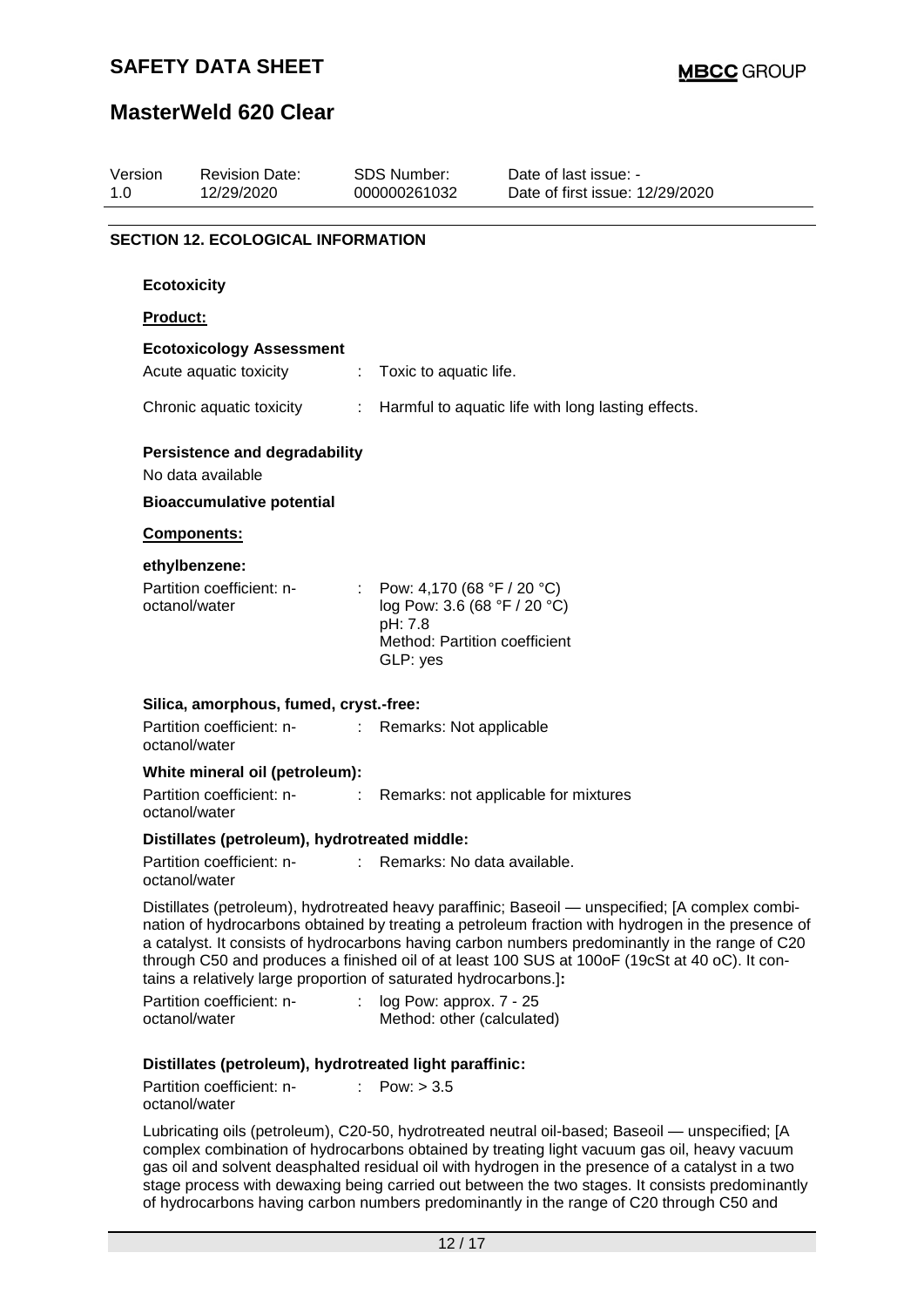| Version<br>1.0  | <b>Revision Date:</b><br>12/29/2020           | SDS Number:<br>000000261032                      | Date of last issue: -<br>Date of first issue: 12/29/2020                                                                                                              |
|-----------------|-----------------------------------------------|--------------------------------------------------|-----------------------------------------------------------------------------------------------------------------------------------------------------------------------|
|                 | large proportion of saturated hydrocarbons.]: |                                                  | produces a finished oil with a viscosity of approximately 32cSt at 40 oC. It contains a relatively                                                                    |
| octanol/water   | Partition coefficient: n-                     | : $log Pow: 7.868$<br>Method: other (calculated) |                                                                                                                                                                       |
|                 | <b>Mobility in soil</b><br>No data available  |                                                  |                                                                                                                                                                       |
|                 | Other adverse effects                         |                                                  |                                                                                                                                                                       |
| <b>Product:</b> |                                               |                                                  |                                                                                                                                                                       |
| mation          | Additional ecological infor-                  | Toxic to aquatic life.                           | $\therefore$ An environmental hazard cannot be excluded in the event of<br>unprofessional handling or disposal.<br>Harmful to aquatic life with long lasting effects. |
|                 | <b>SECTION 13. DISPOSAL CONSIDERATIONS</b>    |                                                  |                                                                                                                                                                       |

| <b>Disposal methods</b> |                                                                                                                                                  |
|-------------------------|--------------------------------------------------------------------------------------------------------------------------------------------------|
| Waste from residues     | Dispose of in accordance with national, state and local regula-<br>tions.                                                                        |
|                         | Do not contaminate ponds, waterways or ditches with chemi-<br>cal or used container.<br>Do not discharge into drains/surface waters/groundwater. |
| Contaminated packaging  | : Contaminated packaging should be emptied as far as possible<br>and disposed of in the same manner as the sub-<br>stance/product.               |

#### **SECTION 14. TRANSPORT INFORMATION**

#### **International Regulations**

#### **UNRTDG**

Not regulated as a dangerous good

#### **IATA-DGR**

Not regulated as a dangerous good

#### **IMDG-Code**

Not regulated as a dangerous good

# **Transport in bulk according to Annex II of MARPOL 73/78 and the IBC Code**

Not applicable for product as supplied.

### **Domestic regulation**

#### **49 CFR**

Not regulated as a dangerous good

### **SECTION 15. REGULATORY INFORMATION**

ethylbenzene 100-41-4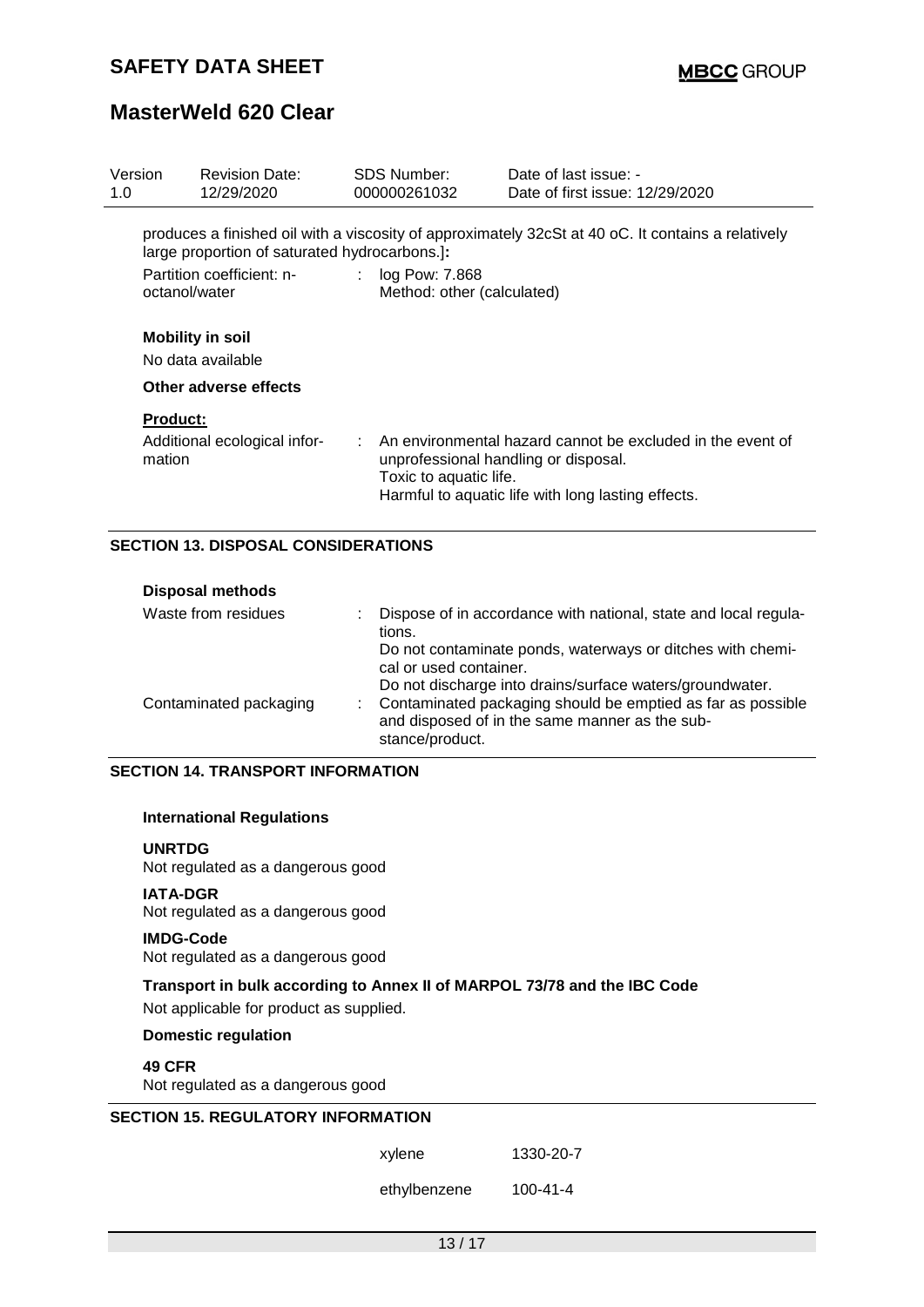| Version<br>1.0              | <b>Revision Date:</b><br>12/29/2020                                                                    | SDS Number:<br>000000261032                                                                                                                                                                                                                                                                                                                                                                                                                                                                                                                                                                                                                                                 | Date of last issue: -<br>Date of first issue: 12/29/2020 |                                                                                                                             |  |  |  |  |  |
|-----------------------------|--------------------------------------------------------------------------------------------------------|-----------------------------------------------------------------------------------------------------------------------------------------------------------------------------------------------------------------------------------------------------------------------------------------------------------------------------------------------------------------------------------------------------------------------------------------------------------------------------------------------------------------------------------------------------------------------------------------------------------------------------------------------------------------------------|----------------------------------------------------------|-----------------------------------------------------------------------------------------------------------------------------|--|--|--|--|--|
| <b>US State Regulations</b> |                                                                                                        |                                                                                                                                                                                                                                                                                                                                                                                                                                                                                                                                                                                                                                                                             |                                                          |                                                                                                                             |  |  |  |  |  |
| Pennsylvania Right To Know  |                                                                                                        |                                                                                                                                                                                                                                                                                                                                                                                                                                                                                                                                                                                                                                                                             |                                                          |                                                                                                                             |  |  |  |  |  |
|                             | ethylbenzene<br>xylene<br>Silicon dioxide<br>White mineral oil (petroleum)<br>saturated hydrocarbons.] | Distillates (petroleum), hydrotreated middle<br>Distillates (petroleum), hydrotreated light<br>Distillates (petroleum), hydrotreated light naphthenic<br>Distillates (petroleum), hydrotreated heavy paraffinic; Baseoil<br>- unspecified; [A complex combination of hydrocarbons ob-<br>tained by treating a petroleum fraction with hydrogen in the<br>presence of a catalyst. It consists of hydrocarbons having<br>carbon numbers predominantly in the range of C20 through<br>C50 and produces a finished oil of at least 100 SUS at 100oF<br>(19cSt at 40 oC). It contains a relatively large proportion of<br>Distillates (petroleum), hydrotreated light paraffinic |                                                          | $100 - 41 - 4$<br>1330-20-7<br>7631-86-9<br>8042-47-5<br>64742-46-7<br>64742-47-8<br>64742-53-6<br>64742-54-7<br>64742-55-8 |  |  |  |  |  |
|                             | <b>New Jersey Right To Know</b>                                                                        |                                                                                                                                                                                                                                                                                                                                                                                                                                                                                                                                                                                                                                                                             |                                                          |                                                                                                                             |  |  |  |  |  |
|                             | ethylbenzene<br>xylene<br>saturated hydrocarbons.]                                                     | Distillates (petroleum), hydrotreated light<br>Distillates (petroleum), hydrotreated heavy paraffinic; Baseoil<br>- unspecified; [A complex combination of hydrocarbons ob-<br>tained by treating a petroleum fraction with hydrogen in the<br>presence of a catalyst. It consists of hydrocarbons having<br>carbon numbers predominantly in the range of C20 through<br>C50 and produces a finished oil of at least 100 SUS at 100oF<br>(19cSt at 40 oC). It contains a relatively large proportion of                                                                                                                                                                     |                                                          | $100 - 41 - 4$<br>1330-20-7<br>64742-47-8<br>64742-54-7                                                                     |  |  |  |  |  |

### **California Prop. 65**

WARNING: This product can expose you to chemicals including ethylbenzene, methanol, which is/are known to the State of California to cause cancer and birth defects or other reproductive harm. For more information go to www.P65Warnings.ca.gov.

#### **The ingredients of this product are reported in the following inventories:**

TSCA : On the inventory, or in compliance with the inventory

#### **SECTION 16. OTHER INFORMATION**

**Further information**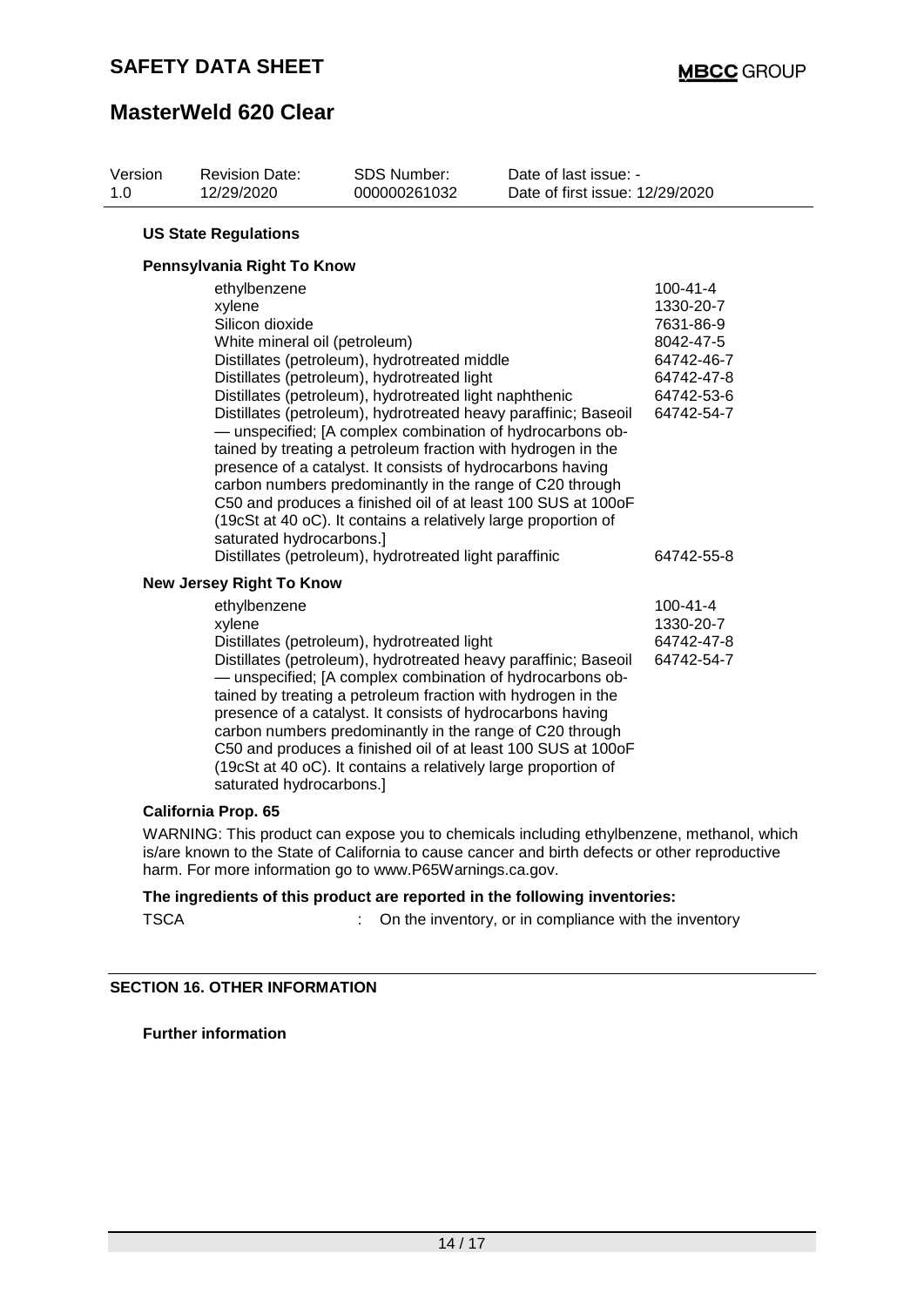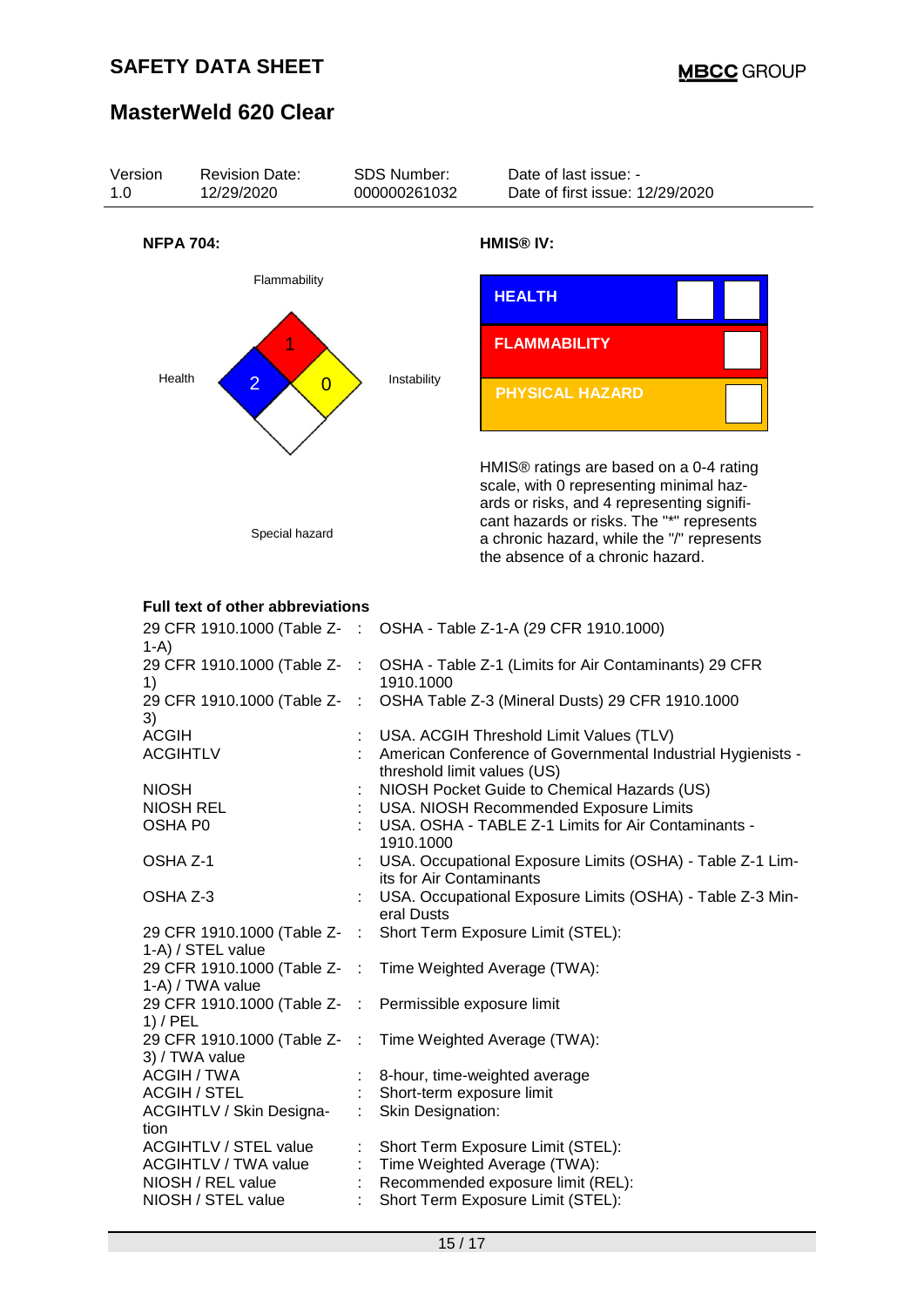| Version<br>1.0 | <b>Revision Date:</b><br>12/29/2020 | <b>SDS Number:</b><br>000000261032 | Date of last issue: -<br>Date of first issue: 12/29/2020                                       |  |
|----------------|-------------------------------------|------------------------------------|------------------------------------------------------------------------------------------------|--|
|                | NIOSH REL / TWA                     |                                    | : Time-weighted average concentration for up to a 10-hour<br>workday during a 40-hour workweek |  |
|                | NIOSH REL / ST                      | at any time during a workday       | : STEL - 15-minute TWA exposure that should not be exceeded                                    |  |
|                | OSHA P0 / TWA                       | : 8-hour time weighted average     |                                                                                                |  |
| OSHA P0 / STEL |                                     | : Short-term exposure limit        |                                                                                                |  |
|                | OSHA Z-1 / TWA                      | 8-hour time weighted average       |                                                                                                |  |
|                | OSHA Z-3 / TWA                      | : 8-hour time weighted average     |                                                                                                |  |

AICS - Australian Inventory of Chemical Substances; ASTM - American Society for the Testing of Materials; bw - Body weight; CERCLA - Comprehensive Environmental Response, Compensation, and Liability Act; CMR - Carcinogen, Mutagen or Reproductive Toxicant; DIN - Standard of the German Institute for Standardisation; DOT - Department of Transportation; DSL - Domestic Substances List (Canada); ECx - Concentration associated with x% response; EHS - Extremely Hazardous Substance; ELx - Loading rate associated with x% response; EmS - Emergency Schedule; ENCS - Existing and New Chemical Substances (Japan); ErCx - Concentration associated with x% growth rate response; ERG - Emergency Response Guide; GHS - Globally Harmonized System; GLP - Good Laboratory Practice; HMIS - Hazardous Materials Identification System; IARC - International Agency for Research on Cancer; IATA - International Air Transport Association; IBC - International Code for the Construction and Equipment of Ships carrying Dangerous Chemicals in Bulk; IC50 - Half maximal inhibitory concentration; ICAO - International Civil Aviation Organization; IECSC - Inventory of Existing Chemical Substances in China; IMDG - International Maritime Dangerous Goods; IMO - International Maritime Organization; ISHL - Industrial Safety and Health Law (Japan); ISO - International Organisation for Standardization; KECI - Korea Existing Chemicals Inventory; LC50 - Lethal Concentration to 50 % of a test population; LD50 - Lethal Dose to 50% of a test population (Median Lethal Dose); MARPOL - International Convention for the Prevention of Pollution from Ships; MSHA - Mine Safety and Health Administration; n.o.s. - Not Otherwise Specified; NFPA - National Fire Protection Association; NO(A)EC - No Observed (Adverse) Effect Concentration; NO(A)EL - No Observed (Adverse) Effect Level; NOELR - No Observable Effect Loading Rate; NTP - National Toxicology Program; NZIoC - New Zealand Inventory of Chemicals; OECD - Organization for Economic Co-operation and Development; OPPTS - Office of Chemical Safety and Pollution Prevention; PBT - Persistent, Bioaccumulative and Toxic substance; PICCS - Philippines Inventory of Chemicals and Chemical Substances; (Q)SAR - (Quantitative) Structure Activity Relationship; RCRA - Resource Conservation and Recovery Act; REACH - Regulation (EC) No 1907/2006 of the European Parliament and of the Council concerning the Registration, Evaluation, Authorisation and Restriction of Chemicals; RQ - Reportable Quantity; SADT - Self-Accelerating Decomposition Temperature; SARA - Superfund Amendments and Reauthorization Act; SDS - Safety Data Sheet; TCSI - Taiwan Chemical Substance Inventory; TSCA - Toxic Substances Control Act (United States); UN - United Nations; UNRTDG - United Nations Recommendations on the Transport of Dangerous Goods; vPvB - Very Persistent and Very Bioaccumulative

Revision Date : 12/29/2020

We support worldwide Responsible Care® initiatives. We value the health and safety of our employees, customers, suppliers and neighbors, and the protection of the environment. Our commitment to Responsible Care is integral to conducting our business and operating our facilities in a safe and environmentally responsible fashion, supporting our customers and suppliers in ensuring the safe and environmentally sound handling of our products, and minimizing the impact of our operations on society and the environment during production, storage, transport, use and disposal of our products.